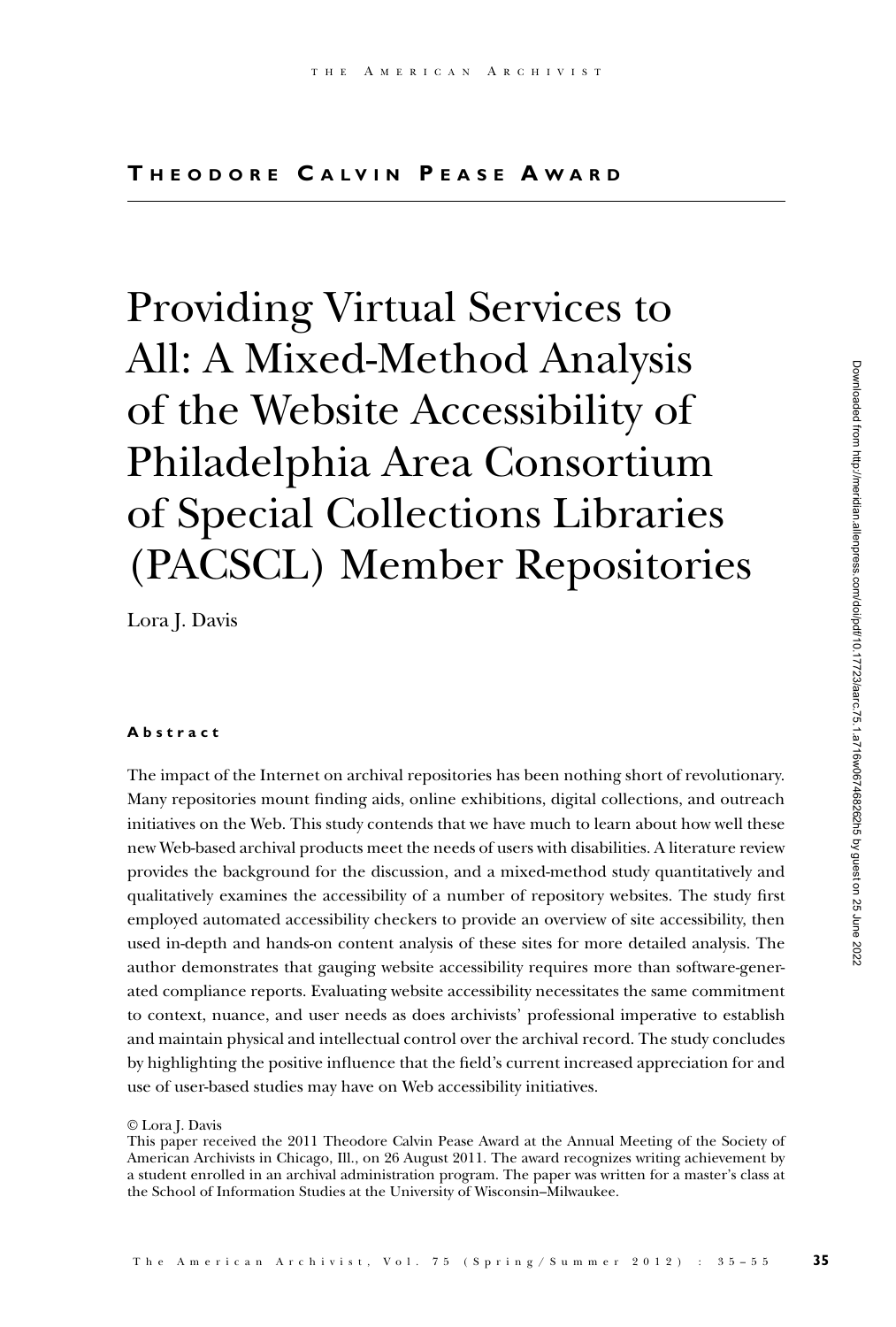Writing in response to the groundbreaking 1990 passage of the Americans with Disabilities Act (ADA), jurist-turned-archivist Ronald L. Girardi chided his archival colleagues for failing to discuss issues of accessibility f Americans with Disabilities Act (ADA), jurist-turned-archivist Ronald L. Girardi chided his archival colleagues for failing to discuss issues of accessibility for disabled patrons and employees. He writes, "Bluntly stated, it is difficult to find articles or essays in the archival literature that are concerned with either the disabled employee or the disabled patron. Even the most diligent researcher is not likely to find more than a handful of references to these subjects in the literature."<sup>1</sup> Nearly two decades later, the situation remains much the same, but with one notable new development. Given the advent and rapid rise of the World Wide Web as a communication and information delivery medium, concerns over the accessibility of archives to persons with disabilities have expanded to include virtual visitors as well.

As early as 2001, SAA president Leon J. Stout sensed that "the essence of 'archivist' is changing; both who it is and what it includes seems to be increasingly in flux."2 Though he admits that "it's not technology alone that is responsible [for this change],"3 he notes in his plenary remarks at the 2001 Annual Meeting of the Society that "it's primarily technology that is bringing this [paradigm shift] to the fore."4 It is easy to find evidence of the change that technology—specifically, in this instance, Web-based archival services—has wrought. One recent survey indicates that virtual forms of interaction between patrons and repository staff (including email, website comment features, and interactive chat reference) have increased dramatically in the past decade, while traditional forms of communication, especially mail by post, have dramatically declined.5 Similarly this same survey of 275 American and Canadian special collections libraries<sup>6</sup> found that only 7 percent of survey respondents provided no Web-based access to their finding aids.7 In addition to reference services and

- <sup>2</sup> Leon J. Stout, "SAA and the Road Ahead," *Archival Outlook* (August 2001): 3.
- <sup>3</sup> Stout, "SAA and the Road Ahead," 27.
- <sup>4</sup> Leon J. Stout, "Reimagining Archives: Two Tales for the Information Age," *The American Archivist* 65 (Spring/Summer 2002): 18.
- <sup>5</sup> Jackie M. Dooley and Katherine Luce, *Taking Our Pulse: The OCLC Research Survey of Special Collections and Archive*s (Dublin, Ohio: OCLC Online Computer Library Center, Inc., October 2010), 38, http:// www.oclc.org/research/publications/library/2010/2010-11.pdf, accessed 1 May 2011.
- <sup>6</sup> Libraries surveyed belong to five academic and research library organizations, including the Association of Research Libraries (ARL); the Canadian Association of Research Libraries (CARL); the Independent Research Libraries Association (IRLA); the Oberlin Group; and the RLG Partnership (U.S. and Canada). Dooley and Luce, *Taking Our Pulse*, 17.
- <sup>7</sup> Dooley and Luce, *Taking Our Pulse*, 43.

<sup>1</sup> Ronald L. Gilardi, "The Archival Setting and People with Disabilities: A Legal Analysis," *The American Archivis*t 56 (Winter 1993): 706.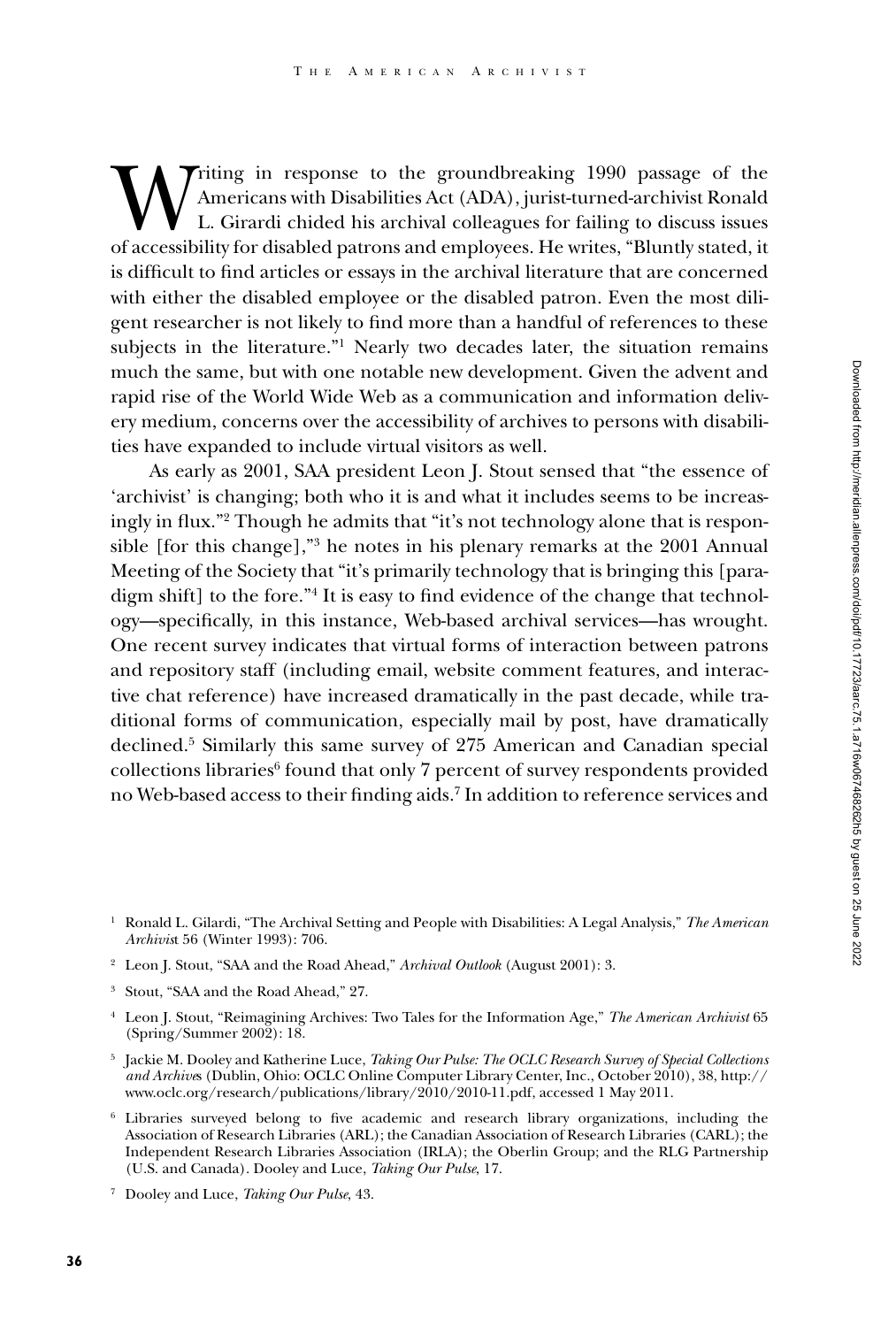### P R O V I D I N G V I R T U A L S E R V I C E S T O A L L : A M I X E D - M E T H O D A N A L Y S I S O F T H E W E B S I T E A C C E S S I B I L I T Y O F P H I L A D E L P H I AREA CONSORTIUM OF SPECIAL COLLECTIONS LIBRARIES ( P A CSCL ) M e m b e r R e p o s i t o r i e s

finding aid delivery, exhibitions, digitized-collection materials, and community outreach initiatives have all moved to the virtual realm.8

Though it is difficult to confirm that the growth of archives' presence on the Web is solely responsible, in this same period (2000–2009), use of manuscript and archival collections increased as much as 88 percent.<sup>9</sup> If the Web has even partly helped to drive this increased interest in and use of archival materials, then the question arises whether these new benefits can be reaped equally by members of the abled and disabled communities. If, as archival professionals, we believe that "The global citizen should be able to access technology and participate in society on an equal basis,"10 then we must ask whether virtual services are equally accessible to all.

This study contends that we have much to learn about the level and quality of website accessibility we provide to the users of our archives. Understanding website accessibility necessitates the same commitment to context, nuance, and user needs as does our professional imperative to establish and maintain physical and intellectual control over the archival record.11 While members of the profession may still be "too shell-shocked by technology's impact on archives,"12 continuing to ignore Web accessibility issues is a detriment to the profession. Indeed, turning a blind eye and allowing usability hindrances to continue unchecked will likely encourage more and more users to navigate away from the Web services provided by libraries, archives, and other cultural institutions, favoring instead those other (accessible) services provided by open-Web platforms.13

<sup>8</sup> Articles about Web-delivered archives projects are numerous. Some examples include Ian Breaden, "Sound Practices: On-line Audio Exhibits and the Cultural Heritage Archive," *The American Archivist* 69 (Spring/Summer 2006): 33–59; Morna Gerrard, "Hear Them Roar: Challenge and Collaboration in Putting the Georgia Women's Movement Oral History Project on the Web," *Archival Issues* 31, no. 1 (2007): 7–24; Trevor James Bond and Michael Walpole, "Streaming Audio with Synchronized Transcripts Utilizing SMIL," *Library Hi Tech* 24, no. 3 (2006): 452–62; Gretchen Gueguen, "Digitized Special Collections and Multiple User Groups," *Journal of Archival Organization* 8, no. 2 (2010): 96; A. Robinson and M. Terras, "Come on Let's Go: Access, Accessibility, and Digital Image Archives" (presented at the Digital Resources in the Humanities Conference, Lancaster, U.K., 2005); Stout, "Reimagining Archives"; Society of American Archivists, "I Found It in the Archives: A Year-Long Public Relations Campaign, 2010–2011" (October 2010), http://www2.archivists.org/sites/all/files/IFI\_Kit\_Final\_ 10.22.10.pdf, accessed 30 April 2011.

<sup>9</sup> Dooley and Luce, *Taking Our Pulse*, 37.

<sup>&</sup>lt;sup>10</sup> Catherine Easton, "The Web Content Accessibility Guidelines 2.0: An Analysis of Industry Selfregulation," *International Journal of Law and Information Technology* 19 (January 2011): 74.

<sup>&</sup>lt;sup>11</sup> This explanation of the role of the archivist is largely paraphrased from the Society of American Archivists, "So You Want to Be an Archivist: An Overview of the Archival Profession," 10 July 2010, http://www2.archivists.org/profession, accessed 1 May 2011.

<sup>&</sup>lt;sup>12</sup> Stout, "Reimagining Archives," 10.

<sup>&</sup>lt;sup>13</sup> This trend of users turning away from library-based services to other open-Web solutions is discussed at length in the LIS literature. See, for example, Paiki Muswazi, "Usability of University Library Home Pages in Southern Africa: A Case Study," *Information Development* 25 (1 February 2009): 56, 59.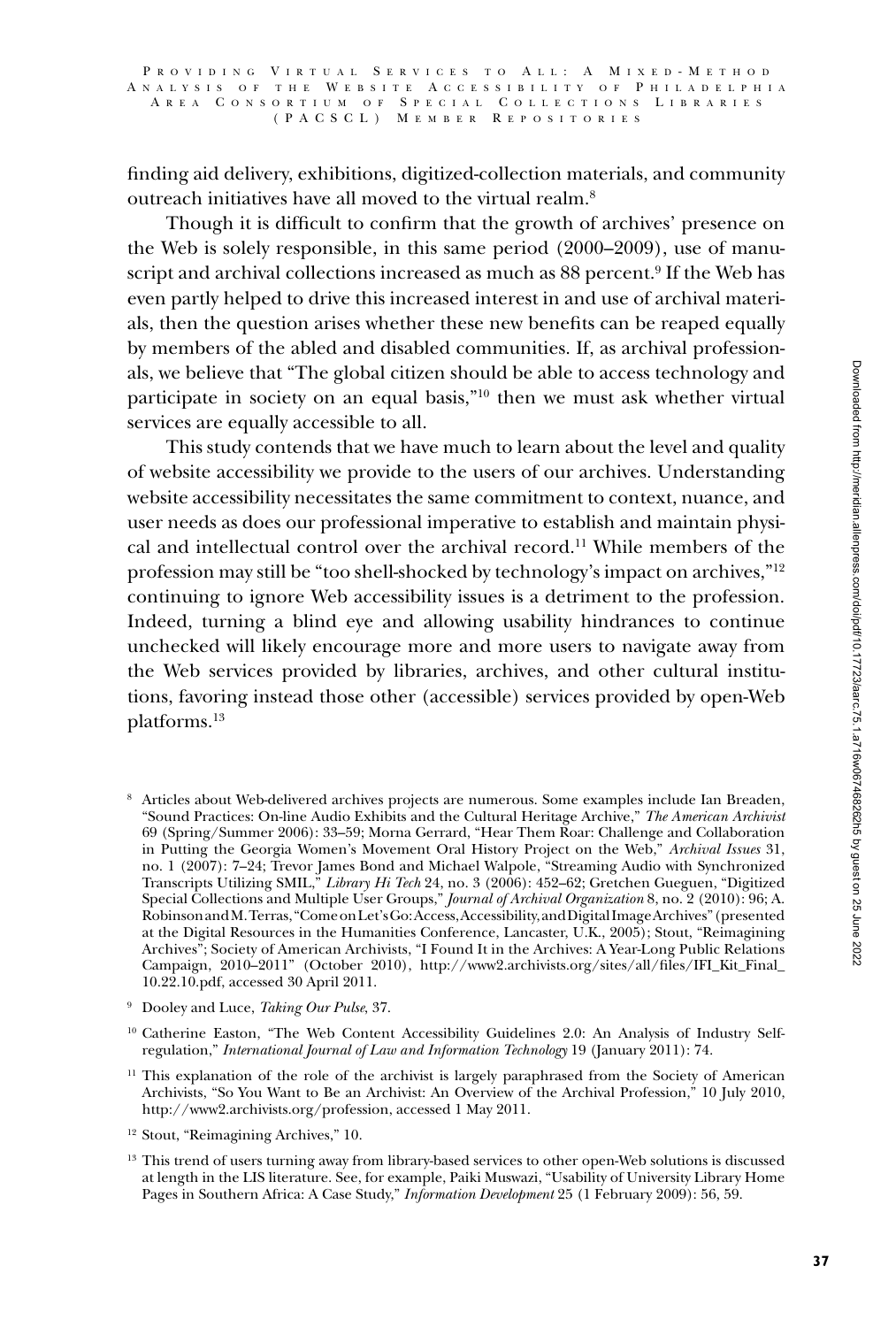Central to this argument is that Web accessibility concerns all archival repositories and not only those large repositories with the staff, time, knowledge, and experience to address accessibility issues. Rather, a repository's level of Web accessibility should not depend on its in-house resources. If a Web presence is deemed to be worth developing, then the same care and attention should be paid to its accessibility as is paid to its visual appeal, content (spelling, grammar, and punctuation), and accuracy.

This study examines the Web accessibility of repositories belonging to the Philadelphia Area Consortium of Special Collections Libraries (PACSCL). PACSCL includes thirty-three member institutions and is useful for this study as it encompasses a broad range of archives and special collections types and sizes. These repositories range from a regional branch of the National Archives,<sup>14</sup> to public, public-private, and private university repositories large and small,15 to topically centered repositories,<sup>16</sup> to various religious institutions, private collections, and/or historical societies.17 The collections held by PACSCL's member repositories comprise "more than 4,000,000 rare books, 260,000 linear feet of manuscripts and archival materials, and 9,000,000 photographs, maps, architectural drawings, and works of art on paper [including] rich collections of materials on national, regional, and local history; the natural and social sciences; world history, literature, and religion; art and architecture; and business and industry."18

## **Literature Review**

A review of the literature on archival website accessibility is an exercise in finding meaning in omission. While no fully formed and nuanced resources yet exist within the archival literature, relevant writings from other fields and writings on closely related topics from the archival literature can be combined in meaningful ways to introduce the issues critical to understanding archival website accessibility. An analysis of extant archival and nonarchival literature

<sup>14</sup> The National Archives, Mid-Atlantic Region is located in center-city Philadelphia.

<sup>&</sup>lt;sup>15</sup> For example, the University of Pennsylvania, Villanova University, Drexel University, the University of Delaware, Bryn Mawr College, Franklin and Marshall College, and Swarthmore College.

<sup>16</sup> Including, among others, the Hagley Museum and Library; Winterthur Museum, Garden, and Library; the Delaware Art Museum; the Chemical Heritage Foundation; and the Abraham Lincoln Foundation of the Union League of Philadelphia.

<sup>&</sup>lt;sup>17</sup> Such as the Lutheran Theological Seminary at Philadelphia, the Historical Society of Pennsylvania, the Chester County Historical Society, and the German Society of Pennsylvania, among others. For a complete listing of the thirty-three PACSCL member libraries, see Philadelphia Area Consortium of Special Collections Libraries, "Member Profiles" (2011), http://www.pacscl.org/libraries, accessed 1 May 2011.

<sup>18</sup> Philadelphia Area Consortium of Special Collections Libraries, "About PACSCL" (2011), http://www .pacscl.org/about, accessed 1 May 2011.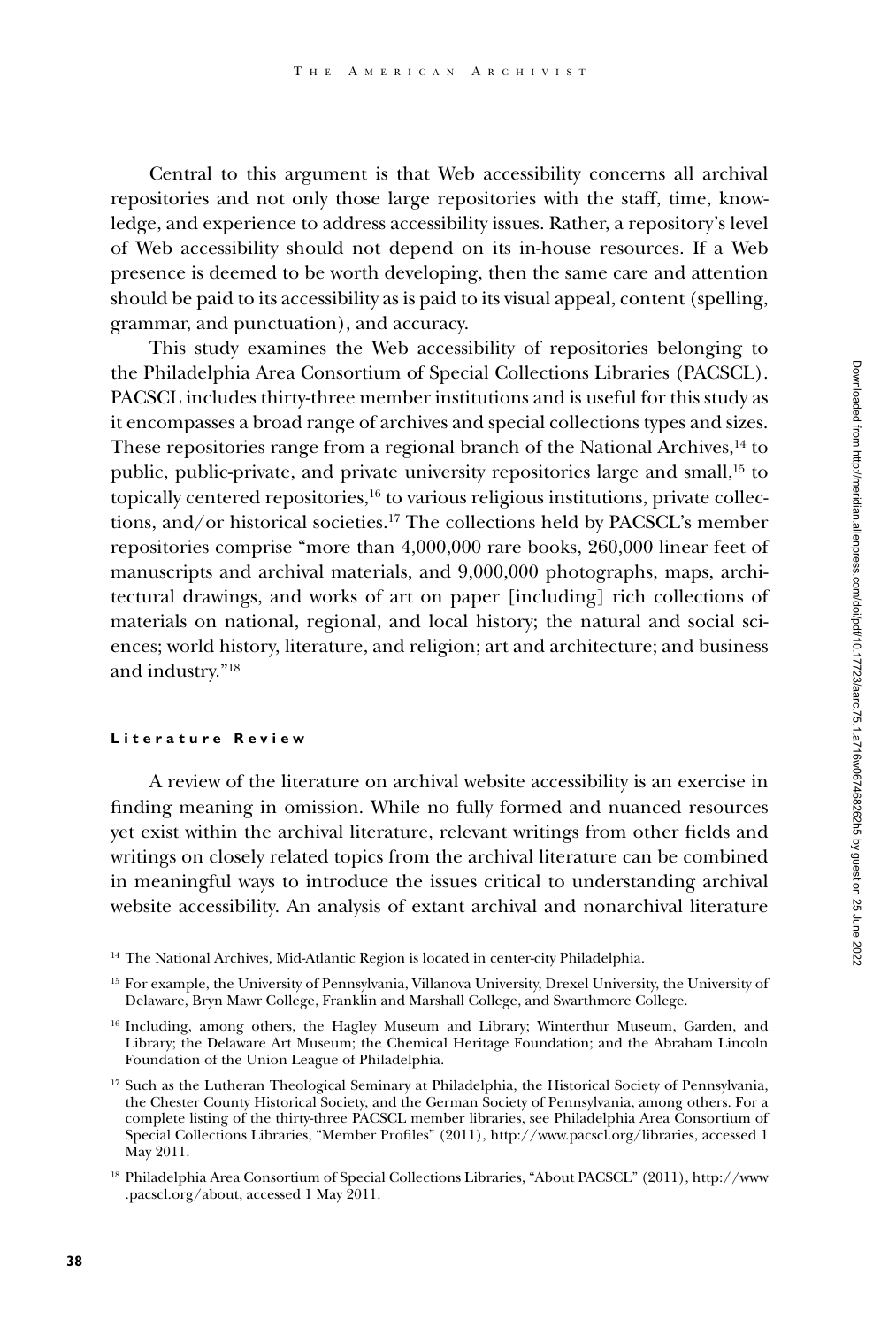demonstrates the intersection between accessibility and broader trends and developments within the archival profession.

Much can be learned from the writings of professionals in affiliated fields. Scholars in the disciplines of information science and technology and computer science have paved the way for discussions of website accessibility guidelines. Their efforts have been instrumental in crafting these guidelines, and these scholars have also been on the forefront of writing about the history and development of these guidelines. Articles about both the original 1999 release of the Web Content Accessibility Guidelines (WCAG) and the 2008 WCAG 2.0 update provide researchers from a variety of fields with valuable background information on the historical development, rationales, and ongoing changes to and critiques of this preeminent standard.19

In tracing the most important differences between the WCAG 2.0 and the earlier WCAG 1.0 standard, Ribera et al.'s "Web Content Accessibility Guidelines 2.0: A Further Step Towards Accessible Digital Information"20 is particularly helpful. The authors demonstrate that, although the WCAG merely lists recommendations drafted and maintained by the Web Accessibility Initiative (WAI) Working Group of the World Wide Web Consortium (W3C) since 1998, the guidelines have developed force beyond recommendations. Indeed, many nations, including the United States,<sup>21</sup> have granted the WCAG *de facto* and even *de jure* legal standing by incorporating them into national legislation.

Though the article is purposely broad in coverage—its three case studies assess the accessibility of a variety of different types of sites including those used for social networking (Facebook), entertainment (YouTube), and e-commerce (eBay)—the authors do discuss the relevance of website accessibility regulations to "information centres." They define "information centres" as governmentsponsored and administered "public, university and school libraries, administrative archives, documentation centres of government departments, etc."<sup>22</sup>

<sup>19</sup> See, in particular, Alison Adam and David Kreps, "Disability and Discourses of Web Accessibility," *Information, Communication and Society* 12 (October 2009): 1041–58; Alison Benjamin, "Making Conformance Work: Constructing Accessibility Standards Compliance" (master's thesis, University of Toronto, 2010); University of Toronto Research Repository, "T-Space," https://tspace.library. utoronto.ca/handle/1807/25429, accessed 9 April 2011; Easton, "The Web Content Accessibility Guidelines 2.0."; S. Leuthold, "Beyond Web Content Accessibility Guidelines: Design of Enhanced Text User Interfaces for Blind Internet Users," *International Journal of Human Computer Studies* 66, no. 4 (2008): 257–70; Jacob E. McCarthy and Sarah J. Swierenga, "What We Know about Dyslexia and Web Accessibility: A Research Review," *Universal Access in the Information Society* 9 (June 2010): 147–52; Christopher Power and Helen Petrie, "Accessibility in Nonprofessional Web Authoring Tools: A Missed Web 2.0 Opportunity?," in *Proceedings of the 2007 International Cross-Disciplinary Conference on Web Accessibility (W4A) 2007, Banff, Canada, May 07–08, 2007* (New York: ACM Press, 2007); Mireia Ribera et al., "Web Content Accessibility Guidelines 2.0: A Further Step Towards Accessible Digital Information," *Program: Electronic Library and Information Systems* 43, no. 4 (2009): 392–406.

<sup>20</sup> Ribera et al., "Web Content Accessibility Guidelines 2.0."

<sup>21</sup> WCAG 2.0 forms the basis of Section 508 of the United States Rehabilitation Act.

<sup>22</sup> Ribera et al., "Web Content Accessibility Guidelines 2.0," 403.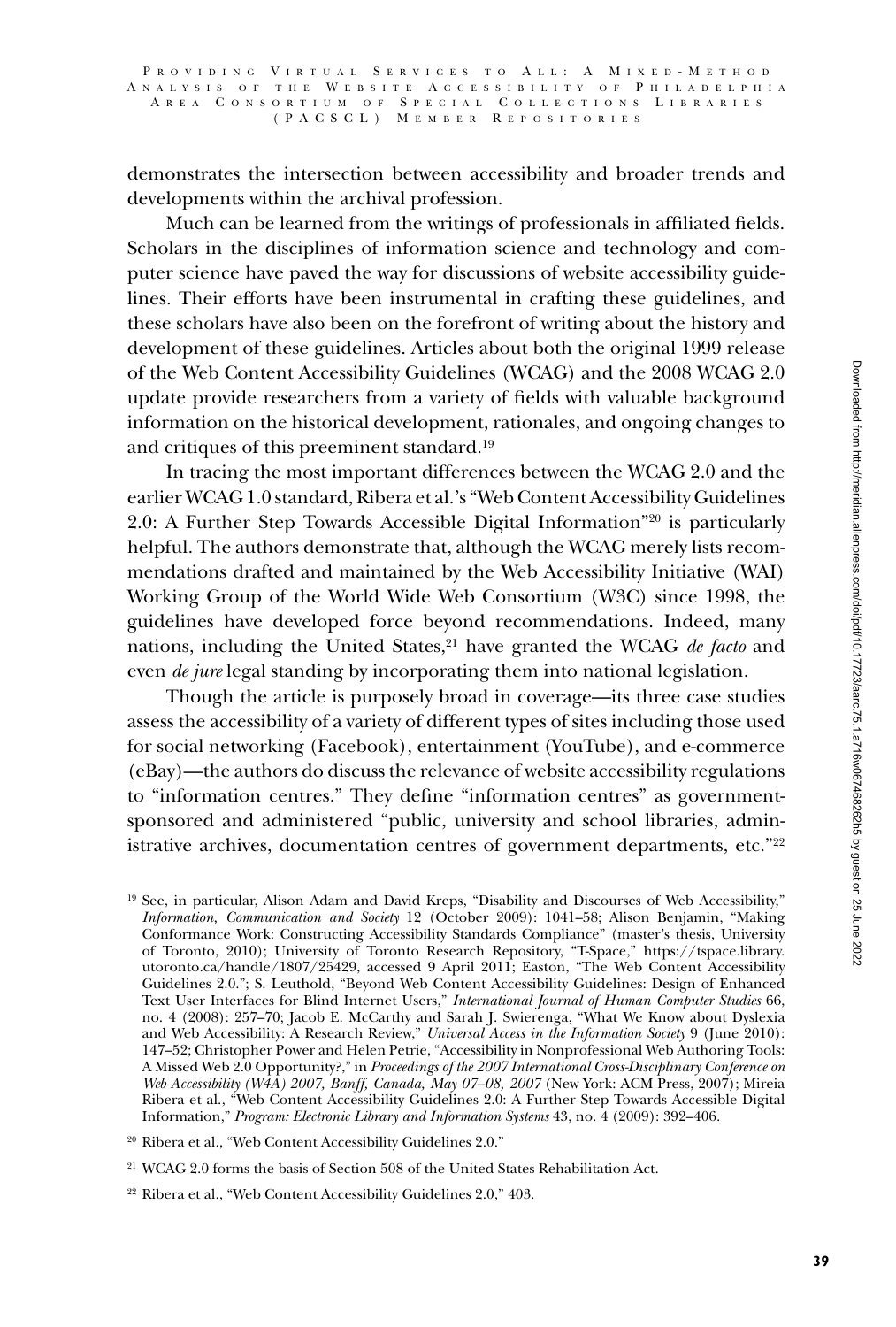Noting that cultural heritage institutions often provide resources that originate from third-party commercial vendors (e.g., electronic journals), the authors recommend that information centers concentrate on effecting change in the accessibility of such products by acting consortially. Such a recommendation is certain to have merit in the archival world. In a similar vein, the authors' discussion of preserving the semantic structure of content for users with disabilities in an online environment,<sup>23</sup> the importance of retaining digital originals of currently accessibility-deficient file formats (in the hopes that accessibility will be improved in the future), $24$  and the accessibility challenges presented by the increased usage of Content Management Systems<sup>25</sup> are all familiar to a modernday archival community that is grappling with how to meaningfully contextualize content (particularly finding aids) in an online environment, deal with digital preservation concerns, and provide robust and nuanced online resources with limited staff expertise, time, and funding.

In addition to these discussions of accessibility guidelines (most notably WCAG 2.0), information professionals have also paved the way for numerous fields' understandings of usability, user studies, and system analysis. Alison Benjamin examines how individuals on the frontlines of Web development and design have done more than just "implement" accessibility guidelines, by actively shaping "how people experience the Web and invest accessibility with meaning."26 Similarly, studies such as Ribera et al.'s review of WCAG 2.0 endeavors to champion usability studies and user-centered design over "quick fixes" such as automated accessibility compliance checkers and ambiguous standards that allow designers to "comply" without actually following the spirit of such guidelines.27

In a similar vein, our colleagues in library science have laid the groundwork for future accessibility studies centered specifically on archival issues. Offerings such as Ravonne A. Green and Julia Huprich's survey of website compliance and accessibility course offerings at the nation's top schools of library and information science,<sup>28</sup> Linda Baldwin Alexander's checklist of ADA resources for librarians,29 Michael Providenti and Robert Zai's review of the legal requirements and enforcement mechanisms to which academic libraries

- <sup>24</sup> Ribera et al., "Web Content Accessibility Guidelines 2.0," 403–4.
- <sup>25</sup> Ribera et al., "Web Content Accessibility Guidelines 2.0," 405.
- <sup>26</sup> Benjamin, "Making Conformance Work," 3.
- <sup>27</sup> Ribera et al., "Web Content Accessibility Guidelines 2.0," 405.
- <sup>28</sup> Ravonne A. Green and Julia Huprich, "Web Accessibility and Accessibility Instruction," *Journal of Access Services* 6 (January 2009): 116–36.
- <sup>29</sup> Linda Baldwin Alexander, "ADA Resources for the Library and Information Professions," *Journal of Education for Library and Information Science* 46 (Summer 2005): 248–57.

<sup>23</sup> Ribera et al., "Web Content Accessibility Guidelines 2.0," 396.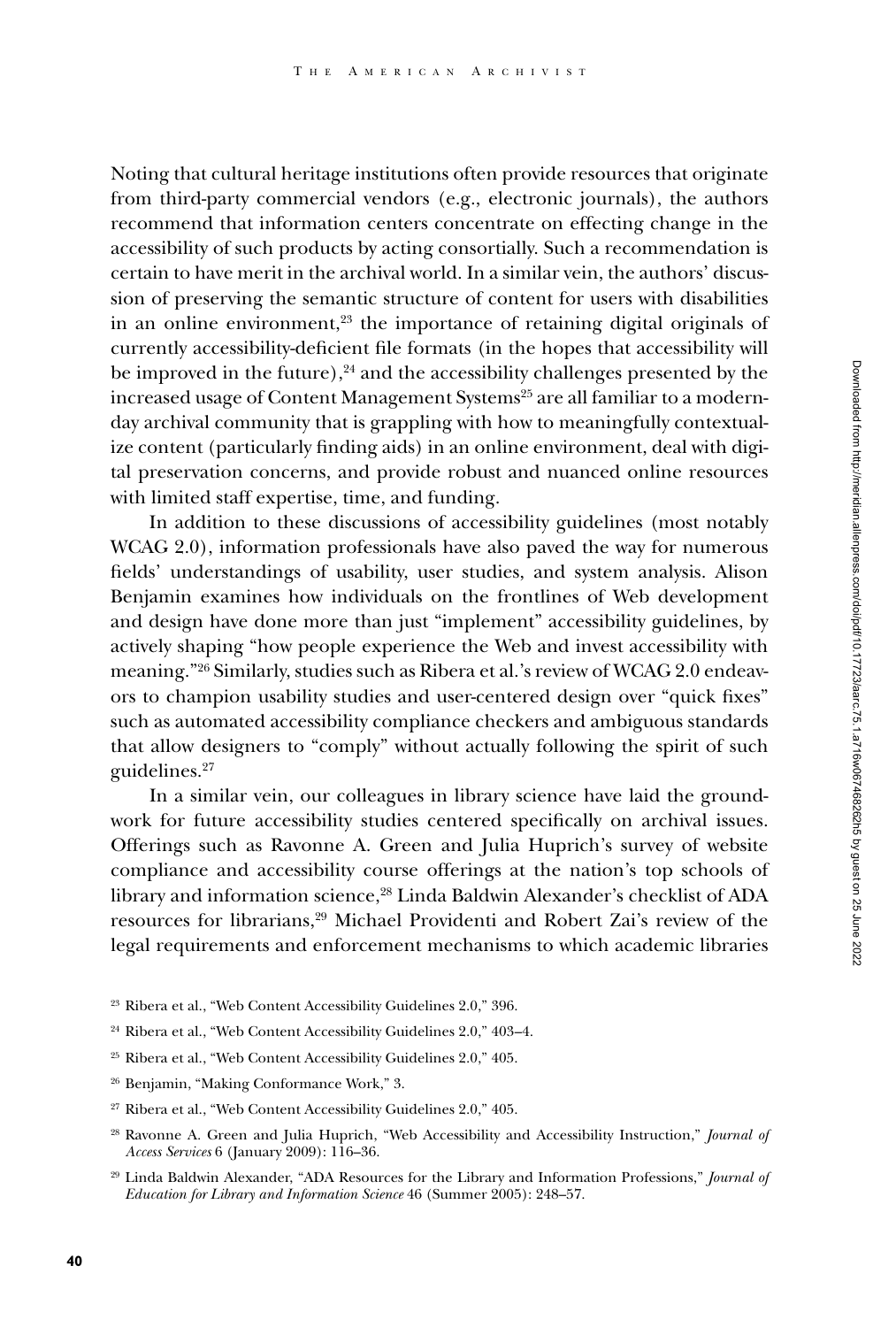P R O V I D I N G V I R T U A L S E R V I C E S T O A L L : A M I X E D - M E T H O D A N A L Y S I S O F T H E W E B S I T E A C C E S S I B I L I T Y O F P H I L A D E L P H I A A R E A C O N S O R T I U M O F S P E C I A L C O L L E C T I O N S L I B R A R I E S ( P A CSCL ) M e m b e r R e p o s i t o r i e s

are subject,30 and Paiki Muswazi's and Mohammad Hassanzadeh and Fatemeh Navidi's case studies of the accessibility of southern African university library<sup>31</sup> and Iranian ministerial32 websites respectively, provide a road map for future archival research into Web accessibility.

Though Alexander's study focuses almost entirely on physical accessibility issues for library patrons, rather than on Web-based ones, her discussion raises an important concept that has helped to inform the analysis offered in this study. Alexander frequently refers to the expense of and concomitant need for expert assistance in planning for the physical accommodations required of libraries by the ADA. Though Web accessibility guidelines are not yet legally mandated to the degree that physical accommodations are, Alexander's analysis raises questions about the expenses (both monetary and intangible) associated with providing accessible websites for archival users. If the expense of making physical changes to the built environment of libraries and archives has already been justified by the increase in open and equitable access provided to users, why can this same logic not be used to argue more vigorously for improved access for virtual users as well? Indeed, unlike many physical changes made in response to ADA legislation, many of the changes that are likely to occur on institutional websites as a result of accessibility audits will likely improve the usability of such sites for both users with disabilities and members of the abled public. Put simply, improved virtual resources will benefit all users. Additionally, the desire to accommodate disabled virtual visitors may be just the impetus needed to get more cultural heritage institutions to take their Web presences more seriously. This could result in the creation of new funding lines for website consultants or full-time Web design staff.

Finally, just as works from the professional library literature can be used as valuable introductory primers on Web accessibility by archival practitioners, so too can works from the fields of education, communication, and the humanities. Given these fields' shared focus on the "human element"—including, but not limited to, human cognition, learning behaviors, and linguistics—works

<sup>30</sup> Michael Providenti and Robert Zai III, "Web Accessibility at Academic Libraries: Standards, Legislation, and Enforcement," *Library Hi Tech* 25, no. 4 (2007): 494–508.

<sup>31</sup> Muswazi, "Usability of University Library Home Pages in Southern Africa."

<sup>32</sup> Mohammad Hassanzadeh and Fatemeh Navidi, "Website Accessibility Evaluation Methods in Action: A Comparative Approach for Ministerial Websites in Iran," *The Electronic Library* 28, no. 6 (2010): 789–803.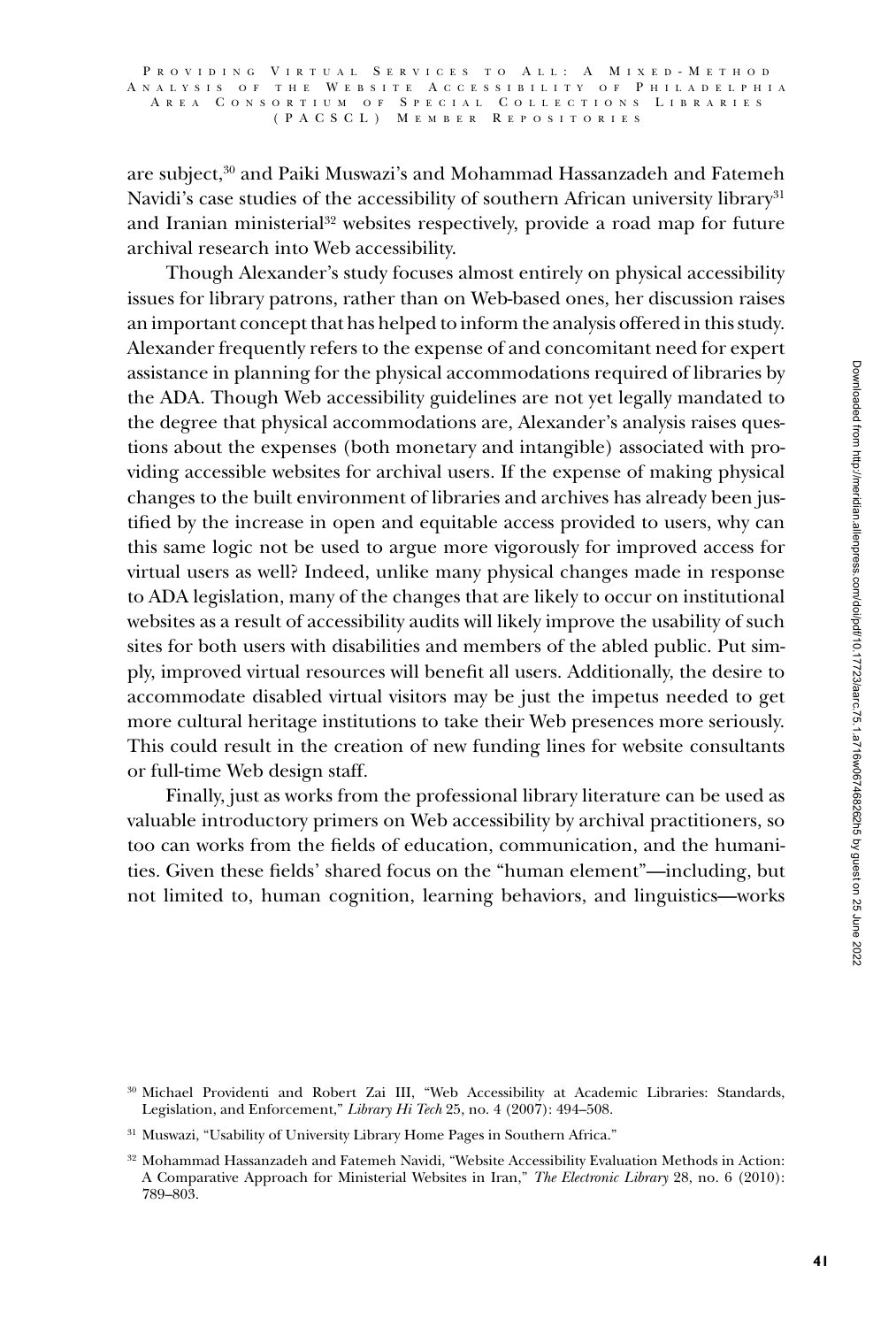originating from each field can speak with currency and accuracy as to the human agent/user in human-computer interactions.<sup>33</sup>

A particularly strong example is Peter Fairweather and Shari Trewin's recent "Cognitive Impairments and Web 2.0."34 Although Fairweather and Trewin focus on cognitive impairments (and not the physical impairments under consideration in this paper), their understanding of the changes to human-computer interaction patterns that have been brought about by the adoption of Web 2.0 technologies is one that can easily be appropriated for use by archivists. The authors question whether Web 2.0 technologies provide equal opportunity for users with different abilities, and, after examining a variety of different cognitive impairments (including, among others, autism/ Asperger's, dyslexia, and attention deficit disorders), they find that newer Web 2.0–inspired human-computer interaction patterns have been "potent forces narrowing access to computers"35 for such users.

Fairweather and Trewin encourage Web accessibility advocates to ask difficult questions about the relationship between technological advancements and the new user behaviors these advancements *can* (but certainly do not always) support. Such reasoning adds greater support to the idea that true "accessibility" cannot be determined via the use of automated site checkers. A full and complete understanding of accessibility necessitates an examination of both the documentable actions and amorphous *behaviors* that users exhibit when interacting with Web objects. Furthermore, it is not always possible for the creators of new Web-based technologies to predict the impact that their creations will have on human-computer interaction patterns, since an immediate use for new technological capabilities is not always evident to technology pioneers.<sup>36</sup> The big picture theoretical approach to analyzing the relationship between

- <sup>34</sup> Fairweather and Trewin, "Cognitive Impairments and Web 2.0."
- <sup>35</sup> Fairweather and Trewin, "Cognitive Impairments and Web 2.0," 138.

<sup>33</sup> See, for example, the following articles from the fields of communication, English, and education: Adam and Kreps, "Disability and Discourses of Web Accessibility"; Christian Bühler and Björn Fisseler, "Accessible E-Learning and Educational Technology—Extending Learning Opportunities for People with Disabilities," in *Proceedings of the International Conference of Interactive Computer Aided Learning ICL2007: EPortofolio and Quality in e-Learning* (presented at the ICL2007, Villach, Austria, 2007); Elizabeth Ellcessor, "Bridging Disability Divides," *Information, Communication and Society* 13 (1 April 2010): 289–308; Peter Fairweather and Shari Trewin, "Cognitive Impairments and Web 2.0," *Universal Access in the Information Society* 9 (September 2009): 137–46; McCarthy and Swierenga, "What We Know about Dyslexia and Web Accessibility"; Clay Spinuzzi, "Accessibility Scans and Institutional Activity: An Activity Theory Analysis," *College English* 70 (1 November 2007): 189–201.

 $36$  This insight is developed in the authors' discussion of the 1999 development of the XMLHttpRequest object. This technological advance provides the foundation for dynamic asynchronous delivery of Web information. Though in existence in its modern form since 1999, the authors argue that this new technology did not find a place in the modern Web designer's lexicon until it was appropriated by Google in its Maps API to enable dynamic, real-time user interaction with maps (dragging, zooming, etc.) in 2005. Fairweather and Trewin ultimately conclude that this type of dynamic interaction with visual cues is detrimental to users with many types of cognitive and physical disabilities. For more on this discussion, see Fairweather and Trewin, "Cognitive Impairments and Web 2.0," 138–39.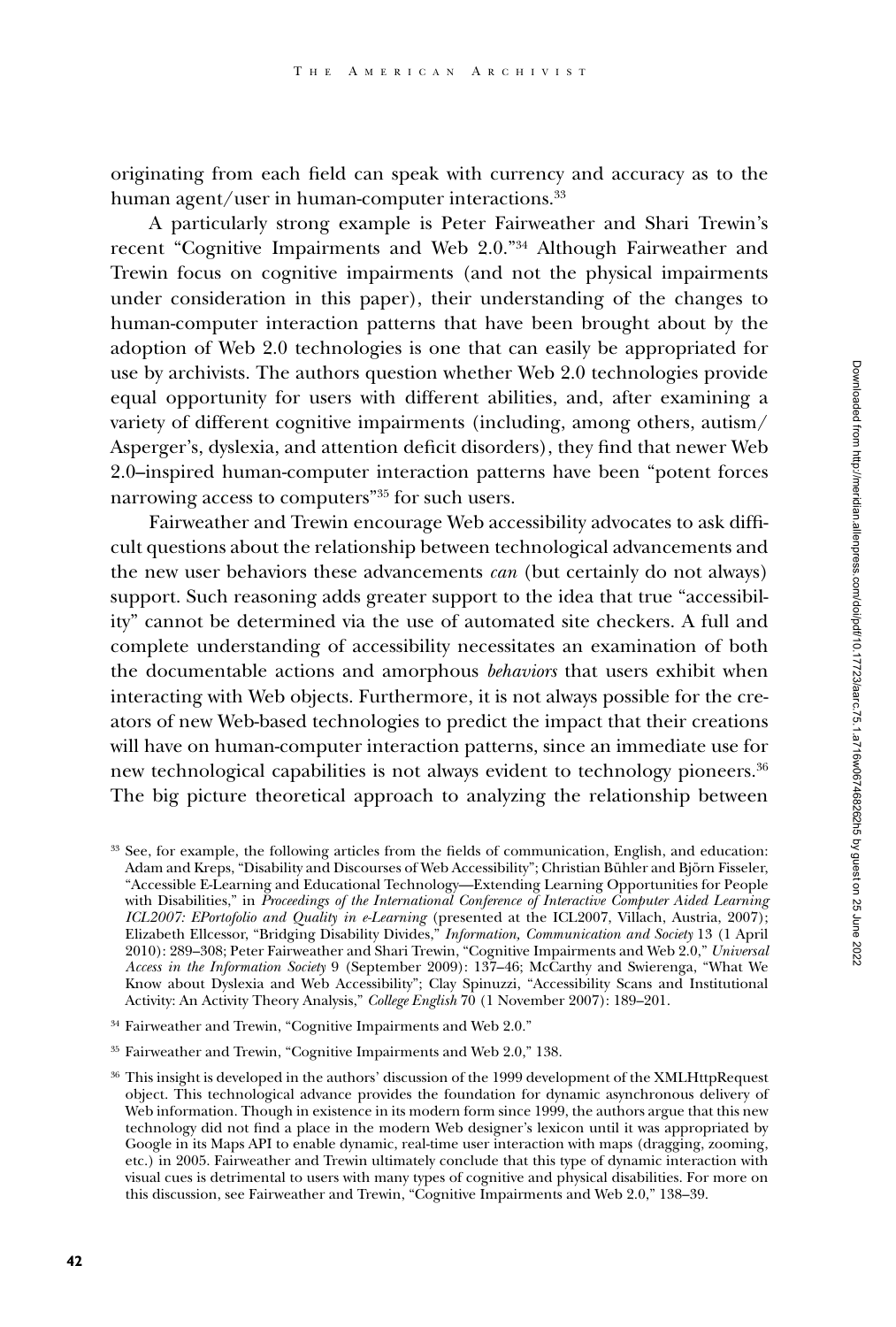### P R O V I D I N G V I R T U A L S E R V I C E S T O A L L : A M I X E D - M E T H O D A N A L Y S I S O F T H E W E B S I T E A C C E S S I B I L I T Y O F P H I L A D E L P H I A R E A C O N S O R T I U M O F S P E C I A L C O L L E C T I O N S L I B R A R I E S ( P A CSCL ) M e m b e r R e p o s i t o r i e s

technology, user behavior, and accessibility demonstrated by Fairweather and Trewin is invaluable to a nuanced understanding of accessibility issues.

Though coverage of Web accessibility in archival literature has been found to be lacking, discussions of ways to accommodate physically and mentally disabled employees and patrons within the physical repository itself are more common. In his 1993 literature review and legal analysis, Ronald L. Gilardi finds discussion of access accommodations for disabled archival users as early as Lance Fischer's 1979 *The American Archivist* article "The Deaf and Archival Research: Some Problems and Solutions."37 Written in direct response to the then recently enacted Americans with Disabilities Act (ADA), Gilardi's focus on physical access to archival repositories is understandable; however, even as recently as Frank H. Serene's 2008 NARA-sponsored publication, "Making Archives Accessible for People with Disabilities," questions of accessibility in the archival literature are almost always restricted to discussions of physical accommodation.38 Similarly, almost all of the advice offered in the best practice documents, promotional literature, and preliminary survey findings compiled by SAA's Joint Archives Management/Records Management Roundtables Working Group on Accessibility in Archives and Records Management in 2008 and 2009 is geared toward physical access.39 Ultimately, while considerations of Web accessibility for people with disabilities are often missing from the archival literature, discussions of usability studies, user-centered design, and archival metrics tools used in gathering this type of user-based evaluation data have become relatively commonplace on the pages of archival publications.40 One can only hope that this increased focus on providing users with the robust,

<sup>37</sup> Gilardi, "The Archival Setting and People with Disabilities," 706.

<sup>38</sup> Frank H. Serene, "Making Archives Accessible for People with Disabilities" (National Archives and Records Administration, 2008), http://www.archives.gov/publications/misc/making-archivesaccessible.pdf, accessed 9 April 2011.

<sup>39</sup> Michelle Ganz, "Survey Conducted on 'Accessibility in Archives'," *Archival Outlook* (December 2008): 8, 24; Joint Archives Management/Records Management Roundtables Working Group on Accessibility in Archives and Records Management, "Best Practices for Working with Archives Researchers with Physical Disabilities" (Society of American Archivists, 9 August 2010), http://www2.archivists.org/ standards/best-practices-for-working-with-archives-researchers-with-physical-disabilities, accessed 22 December 2011; Joint Archives Management/Records Management Roundtables Working Group on Accessibility in Archives and Records Management, "Best Practices for Working with Archives Employees with Physical Disabilities" (Society of American Archivists, 9 August 2010), http://www2 .archivists.org/sites/all/files/BestPract-Disabilities\_Employees\_0.pdf, accessed 9 April 2011.

<sup>40</sup> Works of this type are too numerous to note exhaustively here. Nevertheless, a handful of studies consulted during the course of this study illustrate this type of archival writing, including Wendy Duff et al., "The Development, Testing, and Evaluation of the Archival Metrics Toolkits," *The American Archivist* 73 (Fall/Winter 2010): 569–99; Gerrard, "Hear Them Roar"; Gueguen, "Digitized Special Collections and Multiple User Groups"; Cory Nimer and J. Gordon Daines, "What Do You Mean It Doesn't Make Sense? Redesigning Finding Aids from the User's Perspective," *Journal of Archival Organization* 6, no. 4 (2008): 216; Susan Tucker, "Doors Opening Wider: Library and Archival Services to Family History," *Archivaria* 62 (2006): 127–58.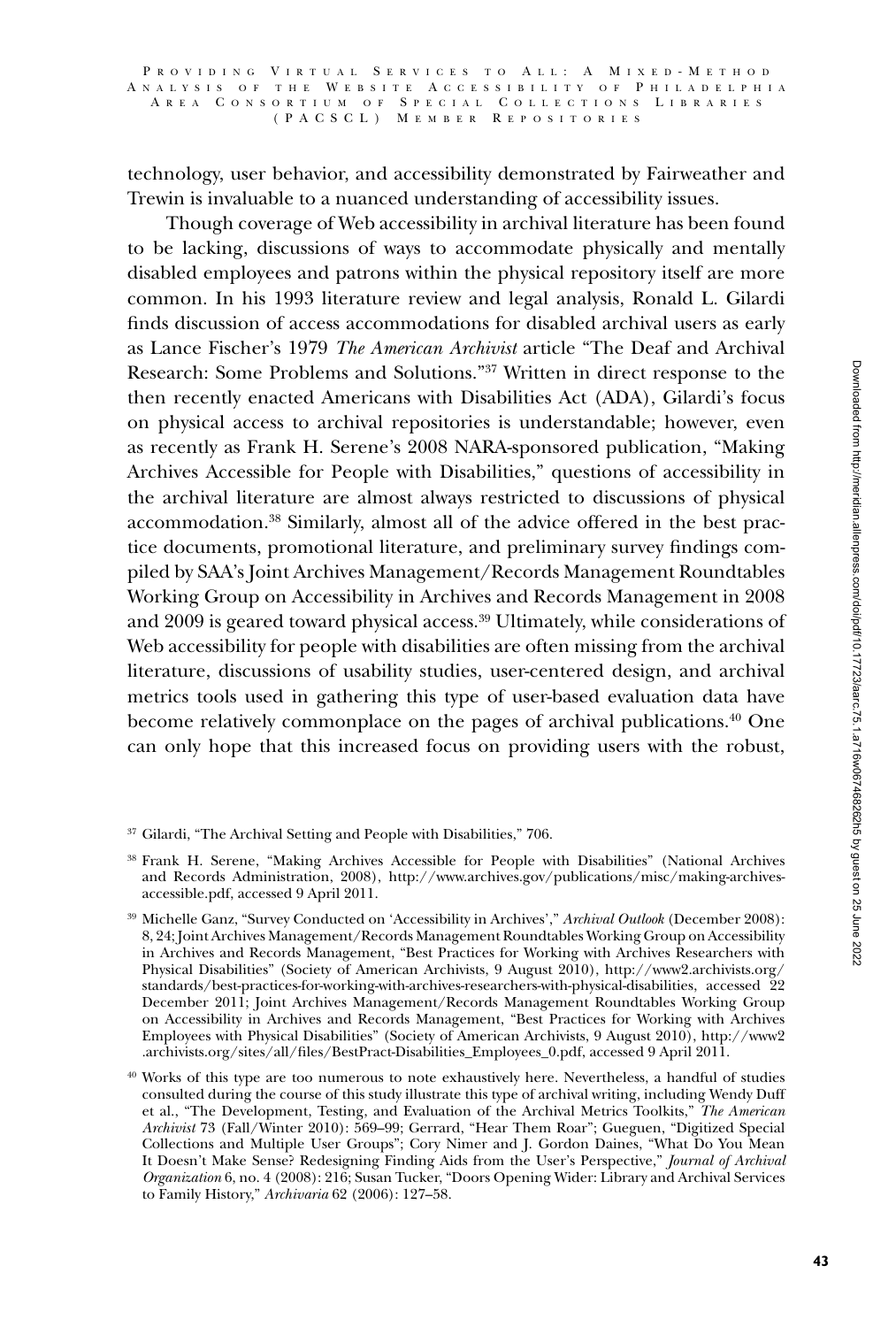intuitive, and multifeatured Web applications that they desire will, in time, lead to increased focus within the profession on issues of accessibility.

Finally, having examined multiple literatures for insight into questions of Web accessibility to disabled users, a number of important intersections between Web usability/accessibility and broader archival topics emerge. These intersections provide fertile ground for comparisons between the two fields of study and help to shed light on the centrality of Web accessibility issues to some of the most hotly contested topics in the archival profession today. For example, questions over how to convey the appropriate level of contextual meaning and semantic structure to online displays of formerly paper-based archival finding aids take on added meaning when it is realized that, as Ribera et al. explain, "*Success Criterion 1.3.1* [of WCAG 2.0] stresses the importance of the 'semantic structure of content' (through headers, lists, etc.) in order to help users of screen readers and devices with small screens to understand the structure of the Web page and to locate the content that interests them more easily."41 Similarly, the archival practitioner aware of the complex tabular EAD container list display solutions employed by many of today's archival repositories (owing largely to widespread adoption and adaptation of Michael J. Fox's *EAD Cookbook* stylesheets for <dsc> level data) will be disheartened to read that, "As tables increase in complexity (especially if there are nested columns or rows), it becomes increasingly challenging for non-visual users to understand their position within the structure of the table."42

Additional intersections between accessibility and archival topics are seen in the archival profession's increasing adoption of Web 2.0 at the same time as many Web accessibility experts have begun questioning the accessibility of these technologies to users with physical and cognitive disabilities. For example, while the use of Web 2.0 and Content Management System (CMS) solutions (e.g., blogging software, Omeka, etc.) facilitate easier creation of archival websites, many of these products have yet to implement accessibility recommendations.43 On the opposite side of the spectrum, archival use of Web 2.0 technologies (particularly social networking sites like Facebook and Twitter) may also serve to unwittingly promote technology that, at present, is less accessible to disabled users than more traditional Web platforms.<sup>44</sup>

<sup>41</sup> Ribera et al., "Web Content Accessibility Guidelines 2.0," 396.

<sup>42</sup> Terrill Thompson, "Guidelines for Making Web Content Accessible to All Users," *EDUCAUSE Quarterly* 32, no. 1 (2009): sec. "Data Tables."

<sup>43</sup> Power and Petrie, "Accessibility in Nonprofessional Web Authoring Tools: A Missed Web 2.0 Opportunity?"

<sup>44</sup> Fairweather and Trewin, "Cognitive Impairments and Web 2.0"; Ribera et al., "Web Content Accessibility Guidelines 2.0"; Thompson, "Guidelines for Making Web Content Accessible to All Users."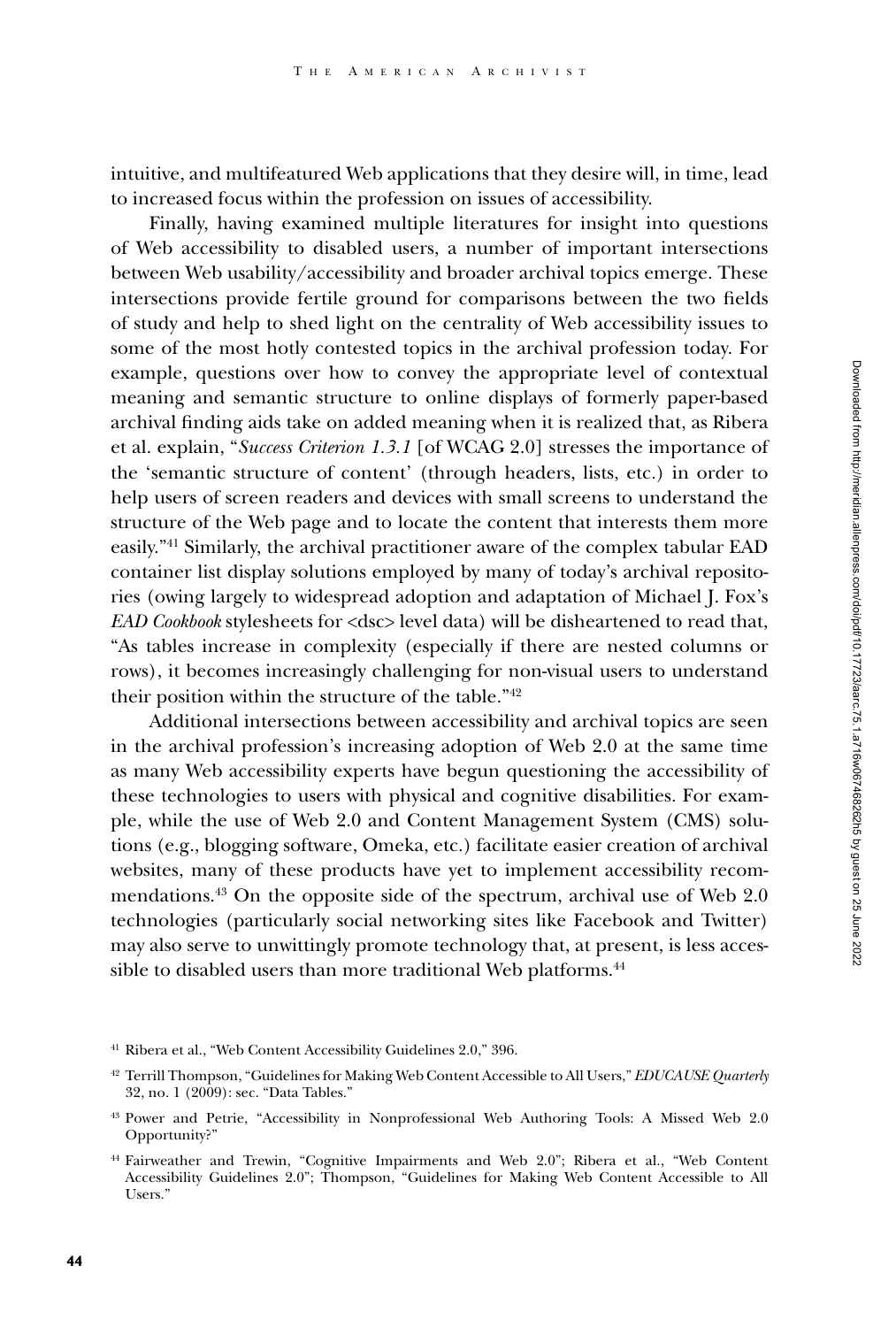#### P R O V I D I N G V I R T U A L S E R V I C E S T O A L L : A M I X E D - M E T H O D A N A L Y S I S O F T H E W E B S I T E A C C E S S I B I L I T Y O F P H I L A D E L P H I A A R E A C O N S O R T I U M O F S P E C I A L C O L L E C T I O N S L I B R A R I E S ( P A CSCL ) M e m b e r R e p o s i t o r i e s

Ultimately, archival websites are an extension of the practitioner's professional imperative to facilitate outreach and, "to promote open and equitable access to their services and the records in their care without discrimination or preferential treatment, and in accordance with legal requirements, cultural sensitivities, and institutional policies."45 Though Web accessibility concerns might, to some, seem overwhelming and less worthy of practitioner time than reducing backlogs, increasing collections, and other forms of community outreach, by improving the functionality of our virtual services to users with disabilities, we will ultimately create new satisfied constituents for our repositories' services.

## **Methodology**

To gain greater knowledge of the current state of archival repository website accessibility to users with disabilities, I designed a mixed-method research study. Both generations of WCAG guidelines have been criticized by industry insiders and onlookers alike for failing to consider the intricacies involved in assessing the accessibility of a website. As a result, a research design that only employed commercially available accessibility checking software in a large-scale quantitative study would likely neglect much of this nuance and user focus. At the same time, quantitative studies are invaluable in analyzing greater numbers of entities in a highly controlled manner. By incorporating both an initial quantitative study, and a more detailed qualitative website content analysis, this paper strives to get at the heart of what it truly means for an archival website to be accessible.

For the quantitative stage of this study, specific PACSCL member institutions were selected for analysis by means of simple random sampling. Five numbers between 1 and 33 were selected by using a copy of the RAND Corporation's A Million Random Digits random number table.46 When a number over 33 was selected, the next number under 33 in the randomly selected column was used instead. The five numbers that were identified via this sampling method were then compared to the numbered list of PACSCL institutions included in the PACSCL brochure, "Gateway to Philadelphia-area Research Collections from PACSCL—the Philadelphia Area Consortium of Special Collections

<sup>45</sup> Society of American Archivists, "Code of Ethics for Archivists," *SAA: Council Handbook (App. K-A Code of Ethics with Commentary*), 5 February 2005, sec. "Article VI. Access," http://www.archivists.org/ governance/handbook/app\_ethics.asp, accessed 10 April 2011.

<sup>46</sup> The table used is reproduced in Lynn Silipigni Connaway and Ronald R. Powell, *Basic Research Methods for Librarians*, 5th ed. (Santa Barbara, Calif.: Libraries Unlimited, 2010), 122.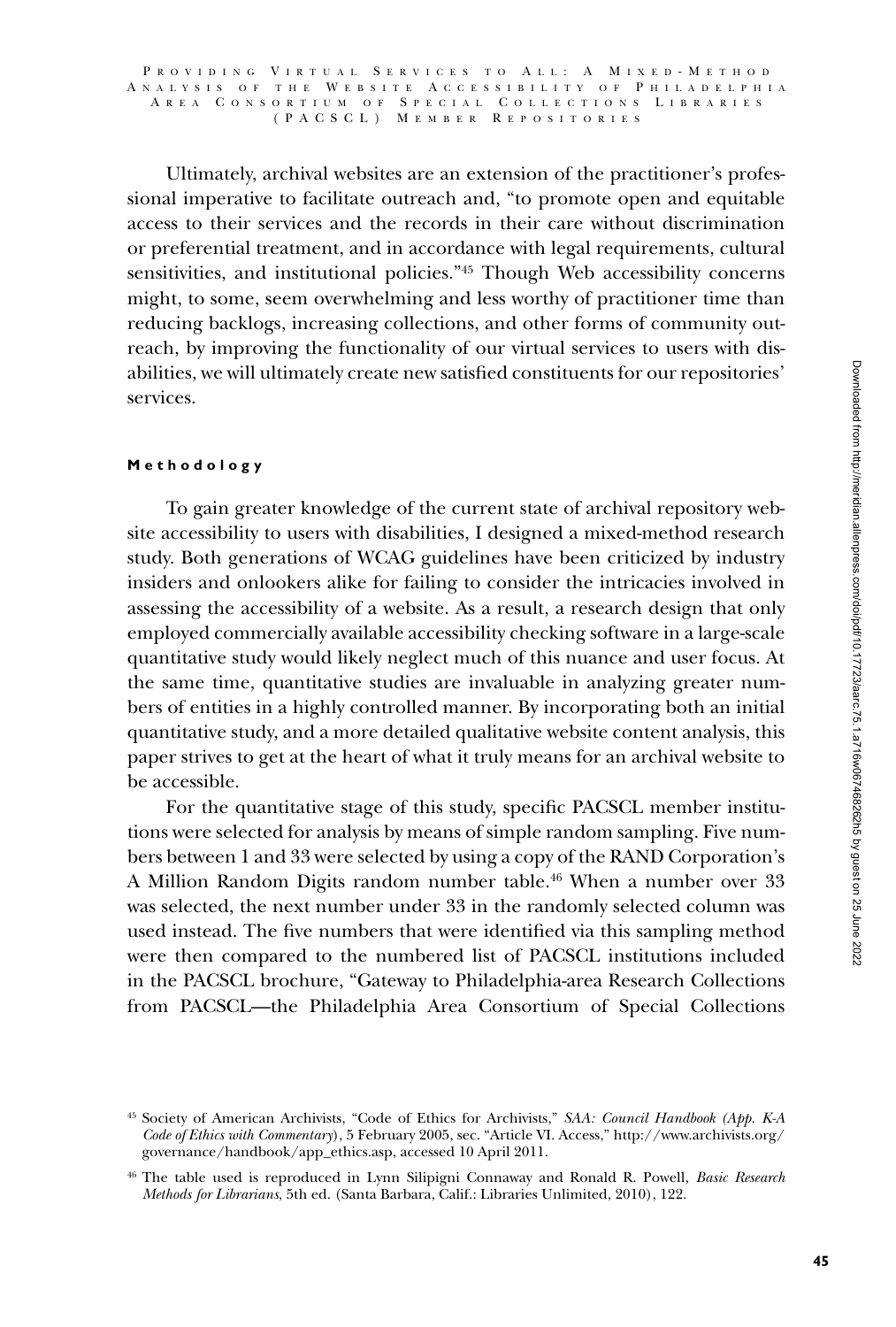Libraries." $47$  Ultimately, the home pages $48$  of five institutions—the National Archives, Mid-Atlantic Region; the Athenæum of Philadelphia; the Free Library of Philadelphia's Rare Book Department;<sup>49</sup> the University of Delaware Library Special Collections; and Bryn Mawr College Special Collections—were tested using the Firefox add-on Total Validator.<sup>50</sup> One of many validators recommended on the W3C's WCAG 2.0 website,<sup>51</sup> Total Validator was selected because of its ease of use and reliance on the newer WCAG 2.0 guidelines.<sup>52</sup> Finally, another Firefox add-on, WCAG Contrast Checker,<sup>53</sup> was used to gather supplemental data regarding sites' conformance to Level  $AA<sup>54</sup>$  color contrast/luminosity standards (a check that is not run by the Total Validator). Luminosity standards are discussed in Guidelines 1.4.3. and 1.4.6. of WCAG 2.0, with Guideline 1.4.3. stipulating that "The visual presentation of text and images of text [should have] a contrast ratio of at least 4.5:1."55

- <sup>47</sup> Philadelphia Area Consortium of Special Collections Libraries, "Gateway to Philadelphia-Area Research Collections from PACSCL—the Philadelphia Area Consortium of Special Collections Libraries" (2011), http://www.pacscl.org/files/brochure.pdf, accessed 1 May 2011.
- <sup>48</sup> Due to the size constraints placed on this current study, only the home pages have been examined. Nevertheless, this project would be greatly enhanced by expanding this examination to include many of the different (likely more content-rich) pages frequently found on archival websites, including finding aids, online exhibition pages, databases and search tools, and digital collection pages. Given the greater complexity of these types of pages, even more accessibility challenges are likely to be encountered.
- <sup>49</sup> This title is somewhat of a misnomer since the department includes manuscript and archival collections with many finding aids available from the library's central OPAC or via the PACSCL Hidden Collections Finding Aids Database. For more information, see Free Library of Philadelphia, "Rare Books FAQs," (2011), http://libwww.freelibrary.org/faq/faqsubcat.cfm?FAQCategory=60, accessed 2 May 2011.
- <sup>50</sup> This study used Total Validator version 6.11.0 running in Firefox 4.0.1 on a Mac OS 10.6.7 system. In addition to checking pages against the WCAG 2.0 guidelines, this utility also checks (X)HTML validity and Section 508 compliance, looks for broken links, and spell checks page content. For more information, see the Total Validator home page at Total Validator, "Home" (2011), http://www .totalvalidator.com/, accessed 1 May 2011.
- <sup>51</sup> World Wide Web Consortium Web Accessibility Initiative, "Complete List of Web Accessibility Evaluation Tools" (17 March 2006), http://www.w3.org/WAI/ER/tools/complete.html, accessed 1 May 2011.
- <sup>52</sup> Despite receiving W3C recommendation in 2008, many free browser-based accessibility checkers still do not run sites against WCAG 2.0, but use the older WCAG 1.0 release instead.
- <sup>53</sup> Version 1.1.02 was used for this study running on the same hardware and software specifications outlined in note 50 above. For further information about this utility, see Mozilla Firefox Add-ons, "WCAG Contrast Checker" (18 August 2009), https://addons.mozilla.org/en-us/firefox/addon/ wcag-contrast-checker/, accessed 1 May 2011.
- <sup>54</sup> Three different levels of conformance are defined in WCAG 2.0, ranging from Level A (the lowest) to Level AAA (the highest). This tiered system addresses the different accessibility needs of numerous groups in a variety of settings. Level AA conformance was tested in this study as the suitable middle ground for the diverse audiences attracted to archival websites. For more information, see World Wide Web Consortium, "Web Content Accessibility Guidelines (WCAG) 2.0," Introduction (11 December 2008), http://www.w3.org/TR/WCAG20/, accessed 1 May 2011.
- <sup>55</sup> World Wide Web Consortium, "Web Content Accessibility Guidelines (WCAG) 2.0," sec. 1.4.3.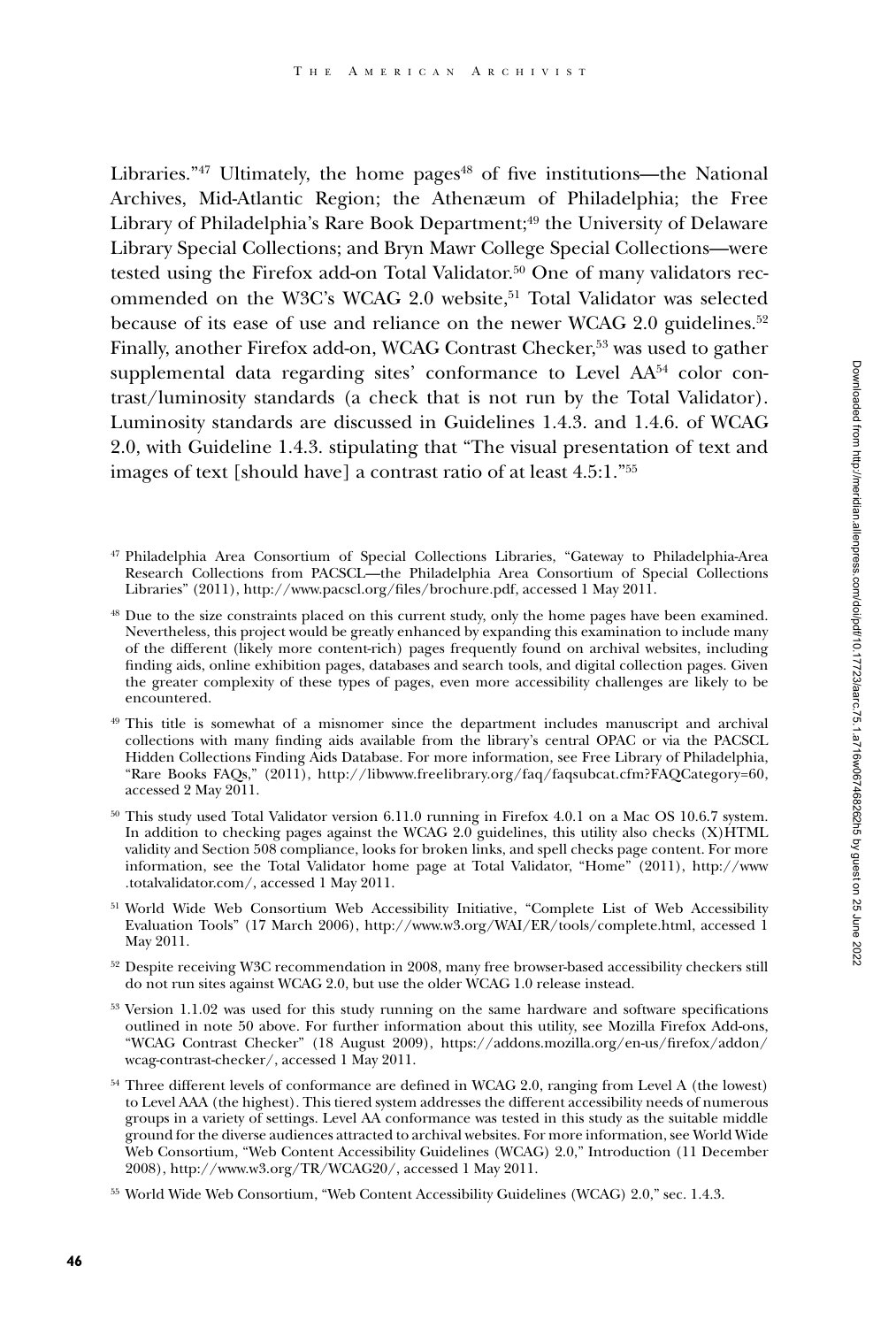After running these five PACSCL member sites against the Total Validator and WCAG Contrast Checker, the total number of errors per WCAG Guideline number for each site was recorded in an Excel spreadsheet. To control for the varying length and complexity of repository home pages, the total number of lines of code for each site was also determined and entered into the spreadsheet. Finally, the total number of errors (from both checkers) was divided by the number of code lines to provide a normalized ratio for ease of comparison. The results of this exercise are discussed in greater detail in the Findings section below.

Having used an automated method for compliance checking—the method so often used in archival and related literature alike—a qualitative, human eye was then brought to bear on these findings. The results from stage one of this study suggested the "most" accessible site to be the Athenaeum of Philadelphia (with approximately 0.01 errors per line of code) and the "least" accessible the home page of the Special Collections Department at Bryn Mawr College (about 0.19 errors per line). As a result, I selected these two sites for further qualitative analysis. These findings are also discussed in greater detail below.

## **Findings and Discussion**

As discussed above, ratio scores were developed for each of the five institutions under study. The full findings are listed in Appendix 1, with the summary scores for each home page as follows: Athenaeum of Philadelphia, 0.01; University of Delaware Special Collections, 0.04; National Archives Mid-Atlantic Region, 0.06; Free Library of Philadelphia, 0.07; 56 and Bryn Mawr College Special Collections, 0.19. This makes the average error ratio for the five sites combined 0.074.

For purposes of comparison outside of the archives field, five additional sites were selected and analyzed using the same method. These supplemental sites were selected by choosing the top five sites from Google's February 2011 list of the thousand most-visited sites on the Web.57 A complete list of findings appears in Appendix 2, but the error ratio for each of these sites is as follows: Wikipedia, 0.005; YouTube, 0.03; Yahoo!, 0.05; Live.com, 0.05; and Facebook, 0.24. The average ratio for these five nonarchival websites is 0.075. Overall,

<sup>56</sup> The Rare Books Department of the Free Library of Philadelphia does not have a department home page. Therefore, I examined the home page for the Central Library (the branch where the department is located). This is the home page provided for the repository on all PACSCL-related documents and serves as the primary Web portal for this repository. See Free Library of Philadelphia, "Central Library" (2011), http://libwww.freelibrary.org/branches/branch.cfm?loc=CEN, accessed 1 May 2011.

<sup>57</sup> Double-Click Ad Planner by Google, "The 1,000 Most-Visited Sites on the Web" (February 2011), http://www.google.com/adplanner/static/top1000/, accessed 1 May 2011.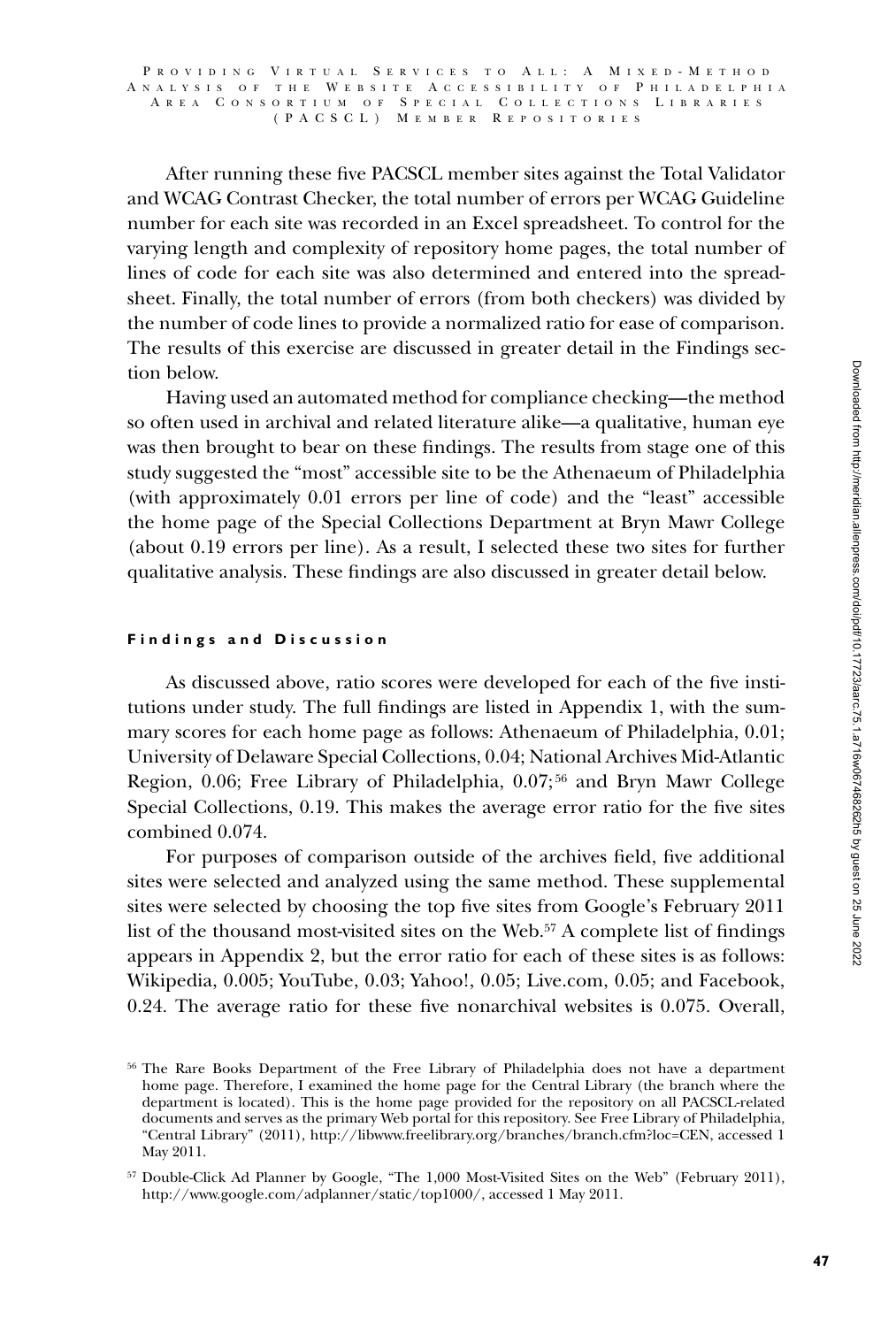these findings suggest that the accessibility of the home pages of PACSCL member libraries (0.074) is nearly equivalent to that of the most-visited sites on the Web (0.075). On the surface, this is encouraging, especially considering the great disparity in the resources available to the largely ad-supported, commercial sites in the "top 5" and PACSCL member sites.58

As is often the case, however, these numbers are deceptive and require further examination. Facebook.com earned the worst rating of all the sites (archives and other) examined, but in real terms, the home page only had 13 total errors. However, these few errors appear on a site that has just 55 total lines of code, leading to a much higher ratio score. The "least accessible" archives site—that of Bryn Mawr College Special Collections—included 50 compliance errors over the course of 258 lines of code. All but 2 of these errors were directly related to the site's poor color contrast ratio. This color scheme appears to be institutionally mandated (nearly all Bryn Mawr College sites follow the same look and feel), so laying blame at the feet of archives staff is difficult.

These comparisons demonstrate that checking for accessibility is not as simple as running one's site against an automated checker. Though resources used to guide the *creation* of accessible websites such as the Web Accessibility Initiative's (WAI) "Quick Tips to Make Accessible Websites,"59 and, for that matter, WCAG 2.0 itself, are valuable, there are no "quick and dirty" methods for meaningfully measuring the accessibility of existing websites. This study therefore turns to a qualitative website analysis to address some of the elements lacking when Web accessibility is boiled down to a list of machine-generated numbers.

Returning to an examination of PACSCL websites, those sites receiving the highest and lowest marks during the quantitative portion of this study were the home pages of the Athenaeum of Philadelphia and Bryn Mawr College Special Collections.<sup>60</sup> Founded in 1814, the Athenaeum is "a member supported, not-for-profit, special collections library"61 whose collections include "[a] 100,000-volume research library; [an] architectural archive consisting of more than 180,000 drawings, 300,000 photographs, and 1,000,000 manuscript items representing the work of more than 2,000 American architects

<sup>58</sup> For example, it has been widely reported that 2010's most-visited website, Facebook.com, earned about \$1.86 billion in advertising revenue alone during the 2010 calendar year. See Leslie Horn, "How Facebook Earned \$1.86 Billion Ad Revenue in 2010," *PC Magazine*, 18 January 2011.

<sup>59</sup> For a library-centric discussion of this publication, see Cheryl Riley, "The Electronic Resources (ER) Librarian and Patrons with Disabilities," *Collection Management* 32 (21 February 2008): 83–98.

 $^{60}$  Screen shots of these sites as they appeared at the time of this writing are included in Appendix 3.

<sup>61</sup> The Athenaeum of Philadelphia, "Home" (2011), http://www.philaathenaeum.org/index.html, accessed 2 May 2011.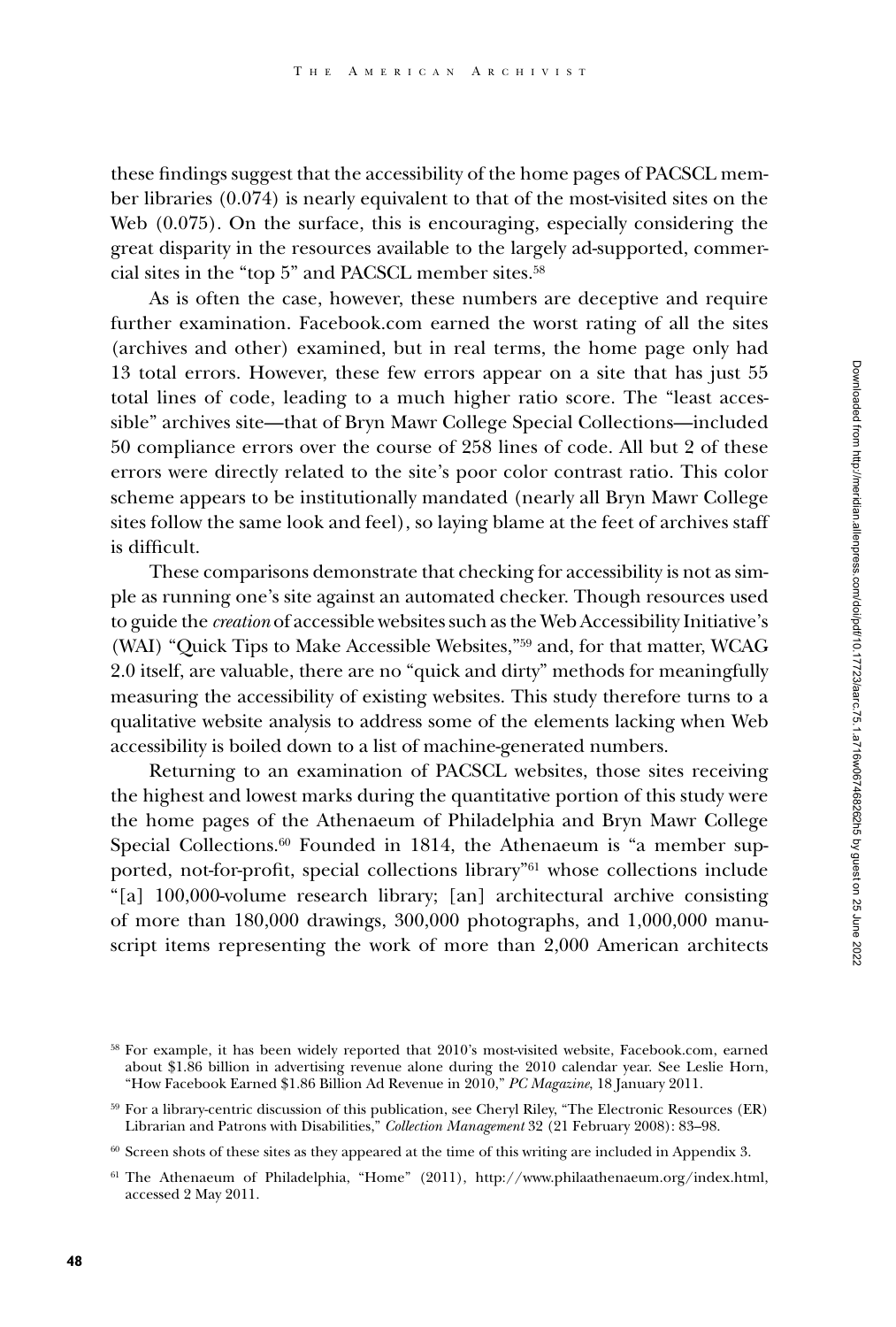and firms; and [a] fine and decorative arts collection."62 Similarly, Bryn Mawr College Special Collections "manages extensive collections of art, artifacts, rare books, manuscripts, and photographs, as well as the historical records of the College." $63$  In addition to providing general information on visiting $64$  and conducting research at these repositories, both websites provide links to online exhibitions; act as gateways to existing library catalogs and/or collection databases; advise virtual visitors about available fellowships, prizes, and awards; and contain news items related to the work and collections of each repository. Bryn Mawr's home page also notes the existence of a number of digital collections.

Examining the Athenaeum's highly ranked home page reveals a number of concerns. The site fared exceptionally well in the quantitative portion of this study with only two Level A compliance errors. Both errors result from nonconformance with WCAG Guideline 1.1.1. "Non-text Content," which stipulates that "All non-text content that is presented to the user [must have] a text alternative that serves the equivalent purpose."65 The first of these violations stems from the site creator's failure to include an alternative text element for a Flashbased slideshow announcing repository events, exhibitions, and programs, while the second results from failure to provide link text for the "Pay Dues or Make Donation" graphical link at the bottom right corner of the home page. Though few in number, these violations are problematic in terms of sheer scale. Most troubling is that the slideshow for which no alternative text is provided comprises over 90% of the viewable area of the home page when viewed on a standard resolution (1280x800) display. While this situation generates just one error, this lone error may likely render the great majority of this page inaccessible to individuals using screen readers and other assistive technologies.

On the opposite side of this spectrum, Bryn Mawr Special Collections' home page received the highest ratio score in part one of this study, suggesting that this site should be the poorest of the five examined in terms of accessibility. As has already been noted, however, 48 of this site's 50 noncompliances stem from the insufficient color contrast employed in the site's design—a design used throughout the college's website. The two remaining errors uncovered via stage 1's automated site check include one violation of the above-referenced nontext content guideline (Guideline 1.1.1.), as well one failure to conform with Guideline 1.3.1., "Info and Relationships," which recommends that

<sup>62</sup> Philadelphia Area Consortium of Special Collections Libraries, "Athenaeum of Philadelphia Member Profile" (2011), http://www.pacscl.org/node/85, accessed 2 May 2011.

<sup>63</sup> Bryn Mawr College, "Special Collections" (2011), http://www.brynmawr.edu/library/speccoll/, accessed 2 May 2011.

<sup>&</sup>lt;sup>64</sup> Interestingly, the Athenaeum provides a page outlining the physical accommodations available on-site for visitors with disabilities. See the Athenaeum of Philadelphia, "Accessibility" (2011), http:// www.philaathenaeum.org/access.html, accessed 2 May 2011.

<sup>65</sup> World Wide Web Consortium, "Web Content Accessibility Guidelines (WCAG) 2.0," sec. 1.1.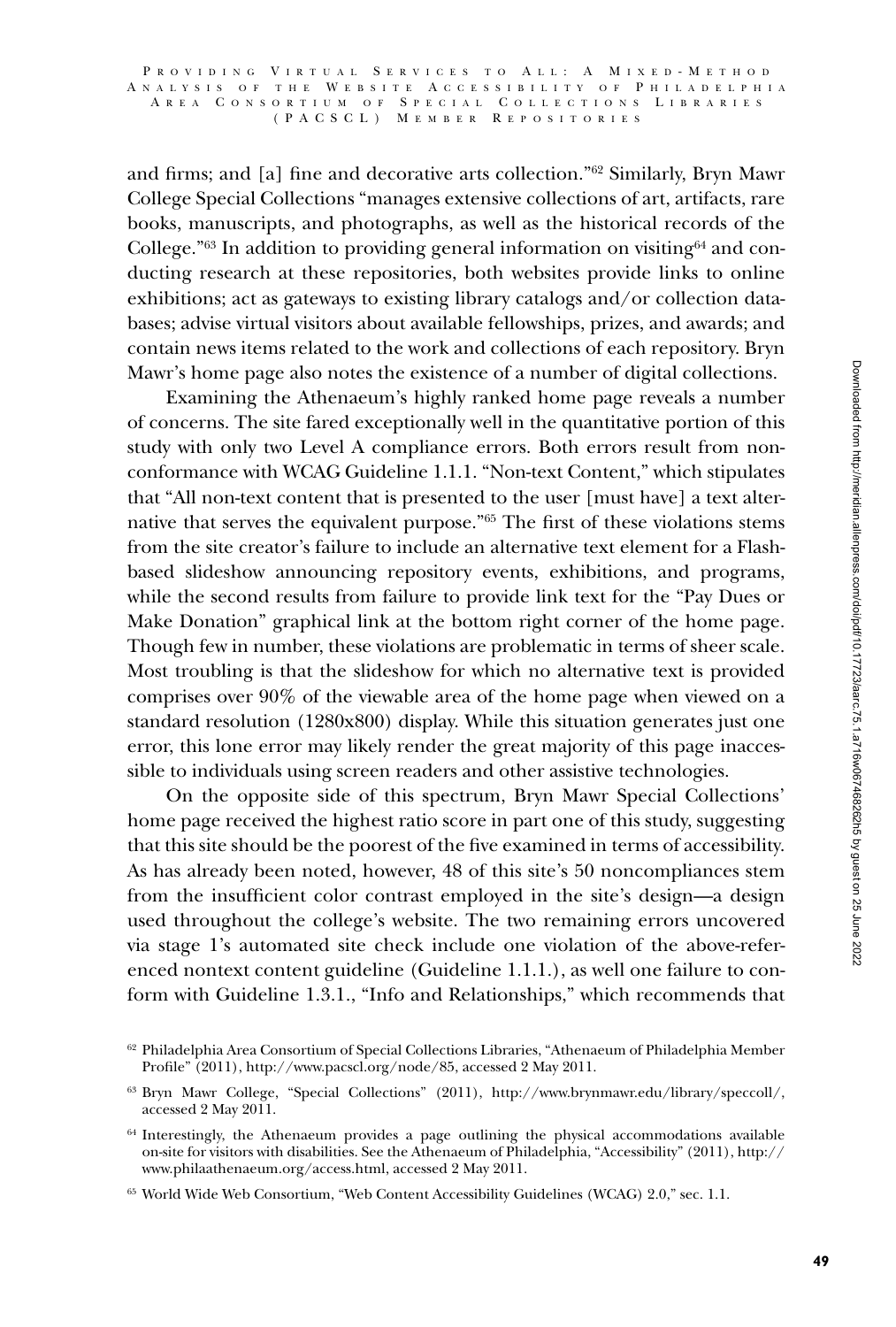"Information, structure, and relationships conveyed through presentation can be programmatically determined or are available in text."66 Rather than failing to provide alternative image text as was the case with the Athenaeum's alternative text violation, however, Bryn Mawr's site earns the same number of violations for including an alternative text attribute for an image that appears on the page's "Special Collections in the News" inset that is too long. Similarly, the site's other conformance error stems from improperly nesting an H4 (heading) tag beneath an H2 tag (skipping the H3 level altogether). While in a strict sense this code violates WCAG Level A guidelines for programmatically conveying semantic structure in a nonvisual manner that can be interpreted by users of screen readers and other assistive technologies, this violation reminds observers that not all Level A violations are necessarily equal.

Returning to the color contrast errors found in the Bryn Mawr example, the discovery that the site's color palate was almost certainly mandated by the institution at large encourages greater discussion of who are and, perhaps, who should be the decision makers for archival repository websites. Such questions are certainly not new to those following the archival literature. Indeed, one of the many questions asked in the 2010 OCLC Research report *Taking Our Pulse: The OCLC Research Survey of Special Collections and Archives* was "Who should be responsible for institutional websites that have almost completely replaced countless physical brochures, newsletters, and other publications, but which, in physical form, were the responsibility of the university archives?"67

In theory, ceding control of these valuable outreach tools to Web design professionals—though tough to swallow—*should* improve accessibility guidelines compliance. However, as this Bryn Mawr case study illustrates, theories do not always inform reality. While it is unclear whether the Bryn Mawr site was outsourced to professionals or built in-house by staff, it nevertheless is clear that some element of high-level institutional oversight was employed to standardize the college's Web presence. Unfortunately, in this instance, standardization did not increase accessibility. Furthermore, given the rapid pace of technological development and the concomitant slow maturation process of guidelines and standards such as WCAG, such guidelines may never "cut it" for either amateur or professional Web designers. Finally, as documented in numerous studies,<sup>68</sup> nonprofessional Web authoring tools, Content Management Systems, and userfriendly Web 2.0 solutions, rarely prove to be magic bullets in terms of Web accessibility.

<sup>66</sup> World Wide Web Consortium, "Web Content Accessibility Guidelines (WCAG) 2.0," sec. 1.3.

<sup>67</sup> Dooley and Luce, *Taking Our Pulse*, 62.

<sup>68</sup> See, for example, Power and Petrie, "Accessibility in Nonprofessional Web Authoring Tools: A Missed Web 2.0 Opportunity?"; Brian Kelly, "Accessibility 2.0: Next Steps for Web Accessibility," *Journal of Access Services* 6 (1 January 2009): 265–94; and Fairweather and Trewin, "Cognitive Impairments and Web 2.0."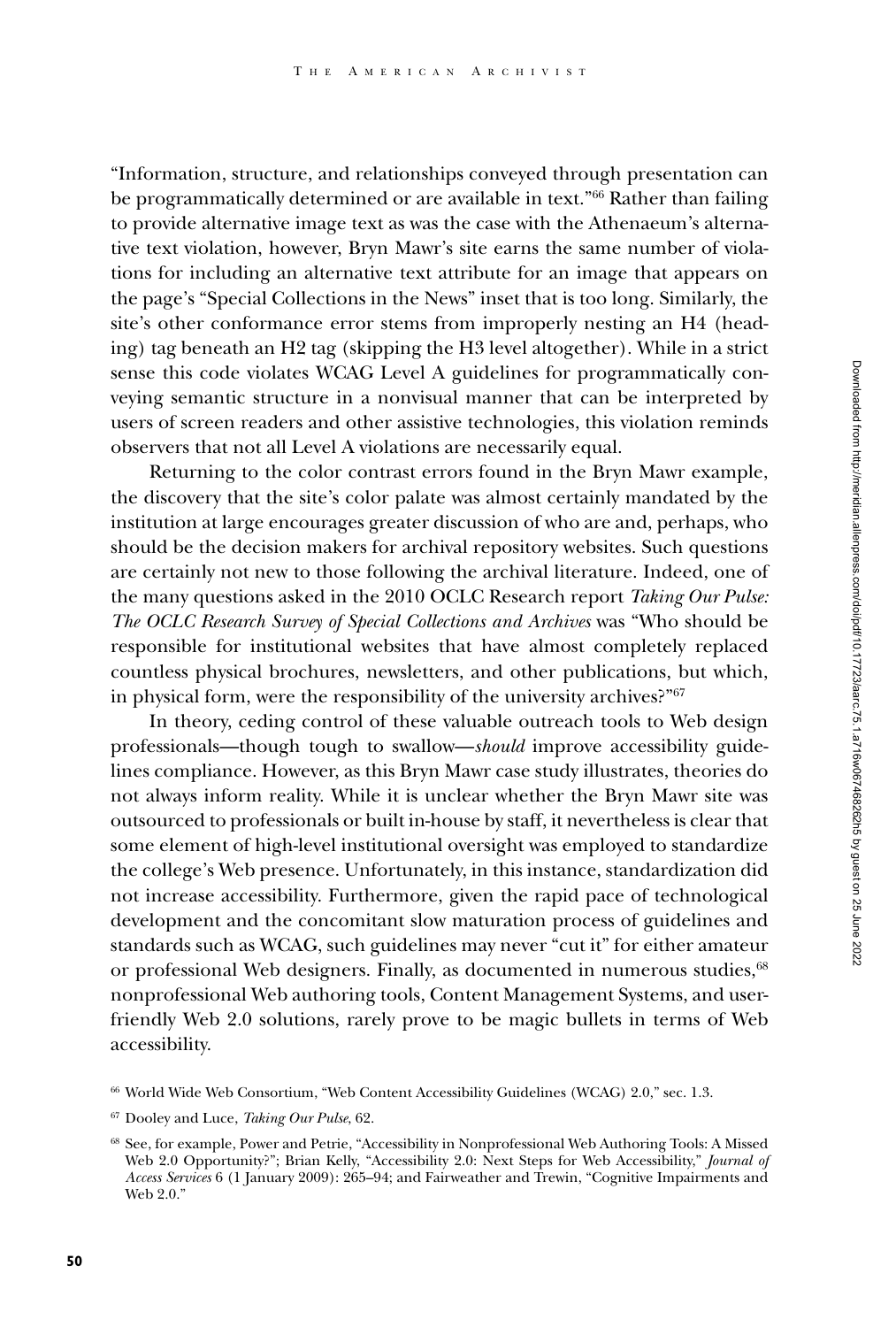## **Conclusion**

So, if it is nearly impossible to assess meaningfully site accessibility after the fact in an automated and labor-saving manner; if Web design professionals and amateur-friendly Web authoring tools do not guarantee improved site accessibility; and if the demand for Web-based delivery of archival resources continues to rise as staffing, budgets, and institutional support remain stagnant or even shrink, what is the accessibility-minded archival practitioner supposed to do? As with the many other difficult decisions that practicing archivists must make in collection development, privacy-related accessibility, processing priorities, and institutional politics, the first step is realizing that battles must be chosen wisely and sleep should not be lost over things that cannot be changed. Next, before succumbing to defeatism, however, accessibility-aware archivists should focus on ensuring that projects still in development benefit from the latest advancements in accessibility guidelines *and* usability testing. Finally, they should work on securing greater institutional buy-in for the goal of maximizing Web accessibility.<sup>69</sup>

Luckily, support for user-based studies is quite possibly at an all-time high within the profession. Duff et al.'s latest update on the Andrew W. Mellon– supported Archival Metrics Project shines an important light on the issue of user-based evaluations.70 Indeed, institutional Web presence is addressed as one of this project's three primary types of user-repository interaction, with the authors writing, "We identified 3 primary types of interactions: 1) those with the archives staff; 2) those with the physical repository; and 3) those with the access tools of the archives or special collections (e.g., a website or the online finding aids)."71 Other studies, such as those addressing issues of online finding aid delivery and EAD;72 digital collections and online exhibition projects;73 and

- <sup>69</sup> This approach is largely the focus of Kelly et al., "Accessibility 2.0: Next Steps for Web Accessibility."
- <sup>70</sup> Duff et al., "The Development, Testing, and Evaluation of the Archival Metrics Toolkits."
- <sup>71</sup> Duff et al., "The Development, Testing, and Evaluation of the Archival Metrics Toolkits," 578.

<sup>72</sup> For some examples, see Nimer and Daines, "What Do You Mean It Doesn't Make Sense?"; Burt Altman and John Nemmers, "The Usability of On-line Archival Resources: The Polaris Project Finding Aid," *The American Archivist* 64 (Spring/Summer 2001): 121–31; Ruth C. Carter and Thomas J. Frusciano, "Online Finding Aids and Users of Archives: Continuing the Dialog," *Journal of Archival Organization* 2, no. 3 (2004): 1–5; Joyce Celeste Chapman, "Observing Users: An Empirical Analysis of User Interaction with Online Finding Aids," *Journal of Archival Organization* 8, no. 1 (2010): 4–30; Lisa R. Coats, "Users of EAD Finding Aids: Who Are They and Are They Satisfied?," *Journal of Archival Organization* 2, no. 3 (2004): 25; Duff et al., "Archivists' Views of User-based Evaluation: Benefits, Barriers, and Requirements," *The American Archivist* 71 (Spring/Summer 2008): 144–66; Jihyun Kim, "EAD Encoding and Display: A Content Analysis," *Journal of Archival Organization* 2, no. 3 (2004): 41; Christopher Prom, "User Interactions with Electronic Finding Aids in a Controlled Setting," *The American Archivist* 67 (Fall/Winter 2004): 234–68; Elizabeth Yakel and Deborah Torres, "AI: Archival Intelligence and User Expertise," *The American Archivist* 66 (Spring/Summer 2003): 51–78.

<sup>73</sup> See, for example, Bond and Walpole, "Streaming Audio with Synchronized Transcripts Utilizing SMIL"; Breaden, "Sound Practices"; Gerrard, "Hear Them Roar"; Gueguen, "Digitized Special Collections and Multiple User Groups"; and Deborah Kaplan, "Choosing a Digital Asset Management System That's Right for You," *Journal of Archival Organization* 7, no. 1 (2009): 33.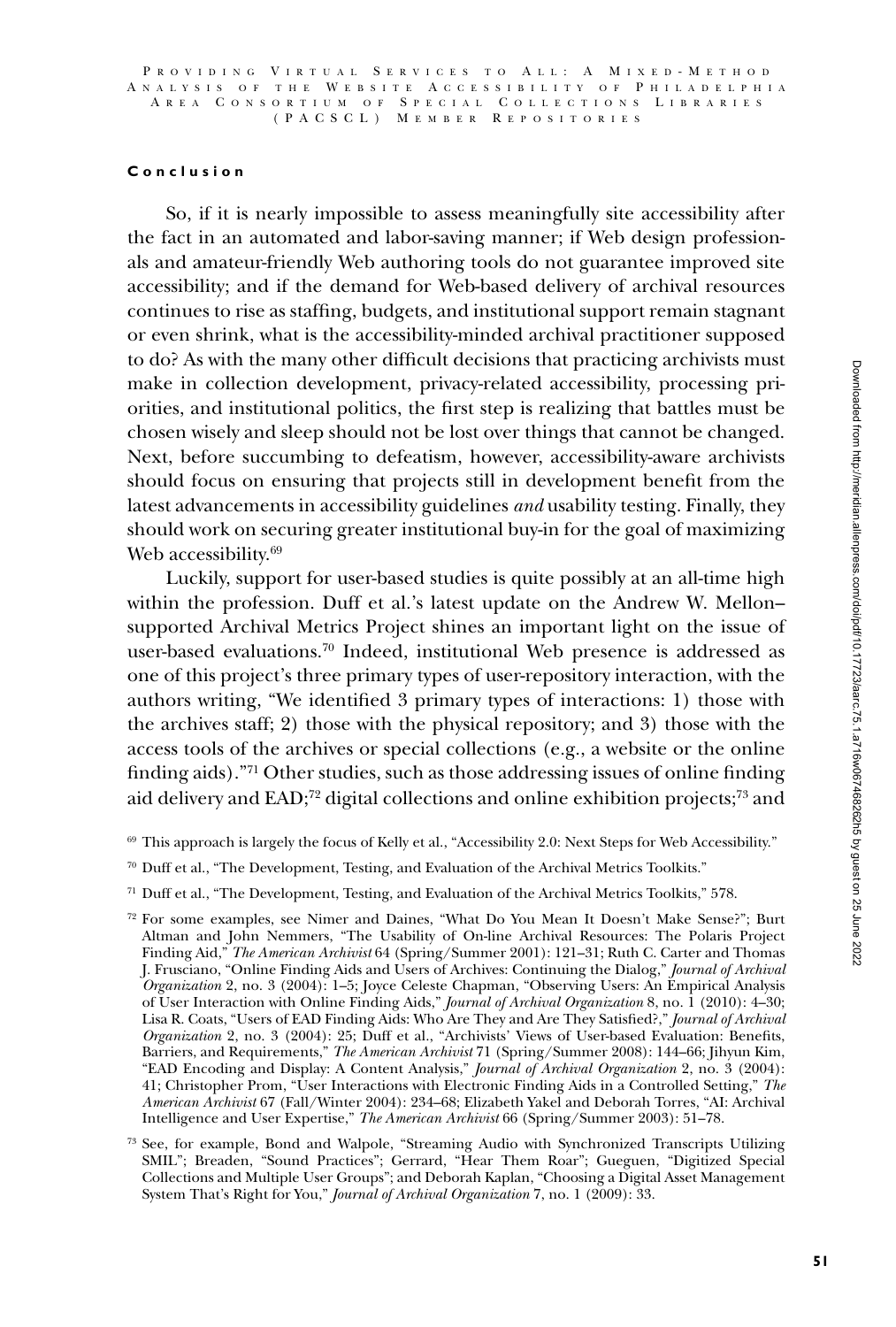archival reference and outreach, have all championed the dual causes of userfocused evaluation and usability testing.

Ultimately, as Ribera et al. contend, "Owing to their definition and form, the WCAG can only be a starting point on the path towards accessibility, and unfortunately even this starting point often seems too far away."<sup>74</sup> Though daunting, this statement is not yet cause for despair. As the authors continue, "Real accessibility can only be achieved through the observation of users and a thorough knowledge of their needs."75 Fortunately, the field is already witnessing a shift to this type of user-focused and evidence-based research and practice. By continuing to strive for improved virtual access to information about our repositories and the resources that they hold through whatever means available—automated checkers; user studies; responsible Web design; interdepartmental, interprofession, and interinstitutional cooperation; and so on future generations of abled and disabled patrons will reap countless benefits.

<sup>74</sup> Ribera et al., "Web Content Accessibility Guidelines 2.0: A Further Step Towards Accessible Digital Information," 405.

<sup>75</sup> Ribera et al., "Web Content Accessibility Guidelines 2.0: A Further Step Towards Accessible Digital Information," 405.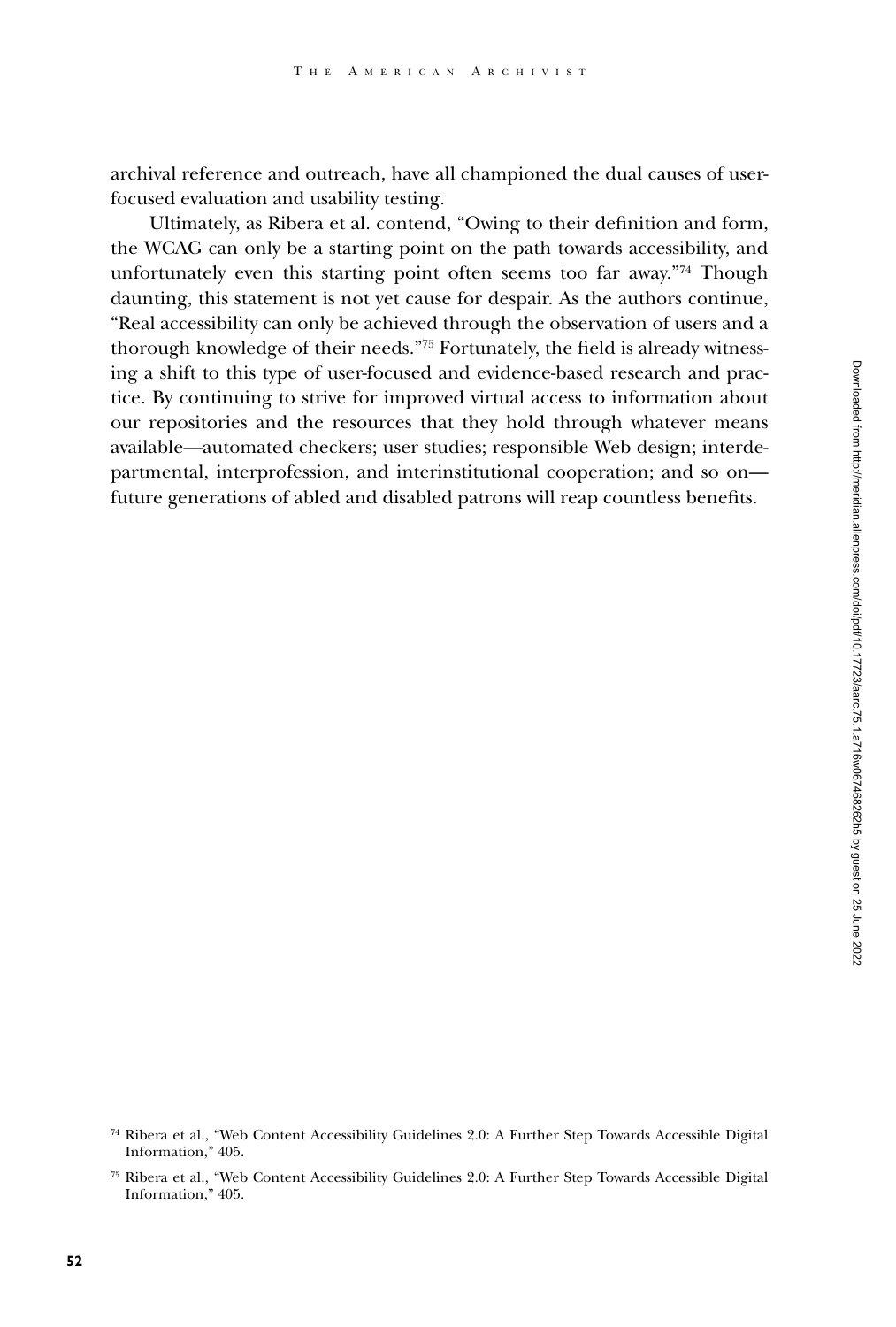### P R O V I D I N G V I R T U A L S E R V I C E S T O A L L : A M I X E D - M E T H O D A N A L Y S I S O F T H E W E B S I T E A C C E S S I B I L I T Y O F P H I L A D E L P H I A R E A  $\,$  C O N S O R T I U M  $\,$  O F  $\,$  S P E C I A L  $\,$  C O L L E C T I O N S  $\,$  L I B R A R I E S ( P A CSCL ) M e m b e r R e p o s i t o r i e s

# **Appendix 1. Stage One Quantitative Data for Archives Websites (Compliance Errors per Code Line)**

|                                                                                                                                                                | <b>National</b><br>Archives,<br>Mid-Atlantic<br>Region | Athenaeum<br>of<br>Philadelphia | <b>Free Library</b><br>of<br>Philadelphia<br><b>Rare Books</b><br>Department | University of<br><b>Delaware</b><br>Library<br><b>Special</b><br><b>Collections</b> | <b>Bryn Mawr</b><br>College<br>Library<br><b>Special</b><br><b>Collections</b> |  |  |  |
|----------------------------------------------------------------------------------------------------------------------------------------------------------------|--------------------------------------------------------|---------------------------------|------------------------------------------------------------------------------|-------------------------------------------------------------------------------------|--------------------------------------------------------------------------------|--|--|--|
| Principle 1: Perceivable - Information and user interface components must be presentable to users<br>in ways they can perceive.                                |                                                        |                                 |                                                                              |                                                                                     |                                                                                |  |  |  |
| Guideline 1.1 Text<br>Alternatives                                                                                                                             | 5                                                      | $\overline{2}$                  | 5                                                                            | 4                                                                                   | L                                                                              |  |  |  |
| Guideline 1.2 Time-based<br>Media                                                                                                                              |                                                        |                                 |                                                                              |                                                                                     |                                                                                |  |  |  |
| Guideline 1.3 Adaptable                                                                                                                                        | 2                                                      |                                 | 9                                                                            | 5                                                                                   | L                                                                              |  |  |  |
| Guideline 1.4<br>Distinguishable                                                                                                                               |                                                        |                                 |                                                                              |                                                                                     |                                                                                |  |  |  |
| Principle 2: Operable - User interface components and navigation must be operable.                                                                             |                                                        |                                 |                                                                              |                                                                                     |                                                                                |  |  |  |
| Guideline 2.1 Keyboard<br>Accessible                                                                                                                           |                                                        |                                 |                                                                              |                                                                                     |                                                                                |  |  |  |
| Guideline 2.2 Enough Time                                                                                                                                      |                                                        |                                 |                                                                              |                                                                                     |                                                                                |  |  |  |
| Guideline 2.3 Seizures                                                                                                                                         |                                                        |                                 |                                                                              |                                                                                     |                                                                                |  |  |  |
| Guideline 2.4 Navigable                                                                                                                                        | 13                                                     |                                 | $\overline{2}$                                                               | $\overline{2}$                                                                      |                                                                                |  |  |  |
| Principle 3: Understandable - Information and the operation of user interface must be<br>understandable.                                                       |                                                        |                                 |                                                                              |                                                                                     |                                                                                |  |  |  |
| Guideline 3.1 Readable                                                                                                                                         |                                                        |                                 |                                                                              |                                                                                     |                                                                                |  |  |  |
| Guideline 3.2 Predictable                                                                                                                                      |                                                        |                                 |                                                                              |                                                                                     |                                                                                |  |  |  |
| Guideline 3.3 Input<br>Assistance                                                                                                                              |                                                        |                                 |                                                                              |                                                                                     |                                                                                |  |  |  |
| Principle 4: Robust - Content must be robust enough that it can be interpreted reliably by a wide<br>variety of user agents, including assistive technologies. |                                                        |                                 |                                                                              |                                                                                     |                                                                                |  |  |  |
| Guideline 4.1 Compatible                                                                                                                                       |                                                        |                                 | 20                                                                           |                                                                                     |                                                                                |  |  |  |
| <b>Total WCAG Errors</b>                                                                                                                                       | 20                                                     | $\overline{2}$                  | 16                                                                           | П                                                                                   | 2                                                                              |  |  |  |
| Luminosity                                                                                                                                                     |                                                        |                                 |                                                                              |                                                                                     |                                                                                |  |  |  |
| Level AA Compliance<br>(Guidelines 1.4.3)                                                                                                                      | 4                                                      |                                 | 17                                                                           | 8                                                                                   | 48                                                                             |  |  |  |
| <b>Total WCAG and</b><br><b>Luminosity Errors</b>                                                                                                              | 34                                                     | 2                               | 33                                                                           | 19                                                                                  | 50                                                                             |  |  |  |
| <b>Additional Data Points</b>                                                                                                                                  |                                                        |                                 |                                                                              |                                                                                     |                                                                                |  |  |  |
| <b>Total Lines of Code</b>                                                                                                                                     | 568                                                    | 167                             | 450                                                                          | 446                                                                                 | 258                                                                            |  |  |  |
| <b>Errors per Line of</b><br>Code (%)                                                                                                                          | 0.06                                                   | 0.01                            | 0.07                                                                         | 0.04                                                                                | 0.19                                                                           |  |  |  |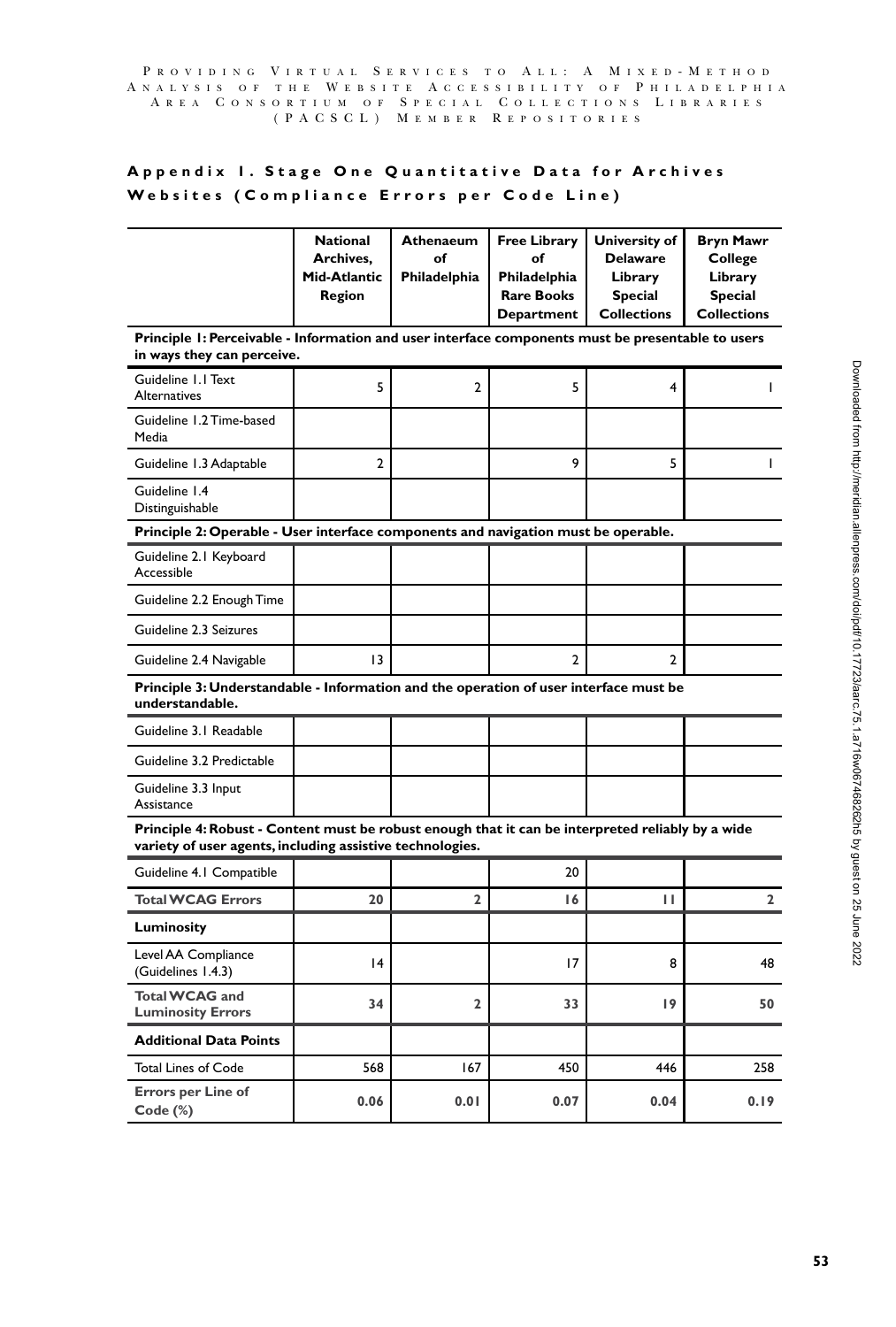# **Appendix 2. Stage One Quantitative Data for Other Websites (Compliance Errors per Code Line)**

|                                                                                                                                                                | Facebook     | YouTube        | Yahoo! | Live | Wikipedia |  |  |  |
|----------------------------------------------------------------------------------------------------------------------------------------------------------------|--------------|----------------|--------|------|-----------|--|--|--|
| Principle 1: Perceivable - Information and user interface components must be presentable to users<br>in ways they can perceive.                                |              |                |        |      |           |  |  |  |
| Guideline 1.1 Text<br><b>Alternatives</b>                                                                                                                      | $\mathbf{2}$ | 5              | 5      |      |           |  |  |  |
| Guideline 1.2 Time-based<br>Media                                                                                                                              |              |                |        |      |           |  |  |  |
| Guideline 1.3 Adaptable                                                                                                                                        | I            | 12             | 2      |      | 3         |  |  |  |
| Guideline 1.4<br>Distinguishable                                                                                                                               |              | $\overline{2}$ |        |      |           |  |  |  |
| Principle 2: Operable - User interface components and navigation must be operable.                                                                             |              |                |        |      |           |  |  |  |
| Guideline 2.1 Keyboard<br>Accessible                                                                                                                           |              |                |        |      |           |  |  |  |
| Guideline 2.2 Enough Time                                                                                                                                      |              |                |        |      |           |  |  |  |
| Guideline 2.3 Seizures                                                                                                                                         |              |                |        |      |           |  |  |  |
| Guideline 2.4 Navigable                                                                                                                                        |              | 4              | 26     |      |           |  |  |  |
| Principle 3: Understandable - Information and the operation of user interface must be<br>understandable.                                                       |              |                |        |      |           |  |  |  |
| Guideline 3.1 Readable                                                                                                                                         |              |                |        |      |           |  |  |  |
| Guideline 3.2 Predictable                                                                                                                                      |              | 3              |        |      |           |  |  |  |
| Guideline 3.3 Input<br>Assistance                                                                                                                              |              |                |        |      |           |  |  |  |
| Principle 4: Robust - Content must be robust enough that it can be interpreted reliably by a wide<br>variety of user agents, including assistive technologies. |              |                |        |      |           |  |  |  |
| Guideline 4.1 Compatible                                                                                                                                       |              | 2              |        |      |           |  |  |  |
| <b>Total WCAG Errors</b>                                                                                                                                       | 3            | 26             | 33     | 0    | 3         |  |  |  |
| Luminosity                                                                                                                                                     |              |                |        |      |           |  |  |  |
| Level AA Compliance<br>(Guidelines 1.4.3)                                                                                                                      | 10           | ı              | 17     | I    |           |  |  |  |
| <b>Total WCAG and</b><br><b>Luminosity Errors</b>                                                                                                              | 13           | 27             | 50     | т    | 3         |  |  |  |
| <b>Additional Data Points</b>                                                                                                                                  |              |                |        |      |           |  |  |  |
| <b>Total Lines of Code</b>                                                                                                                                     | 55           | 944            | 1002   | 22   | 630       |  |  |  |
| <b>Errors per Line of</b><br>Code (%)                                                                                                                          | 0.24         | 0.03           | 0.05   | 0.05 | 0.005     |  |  |  |